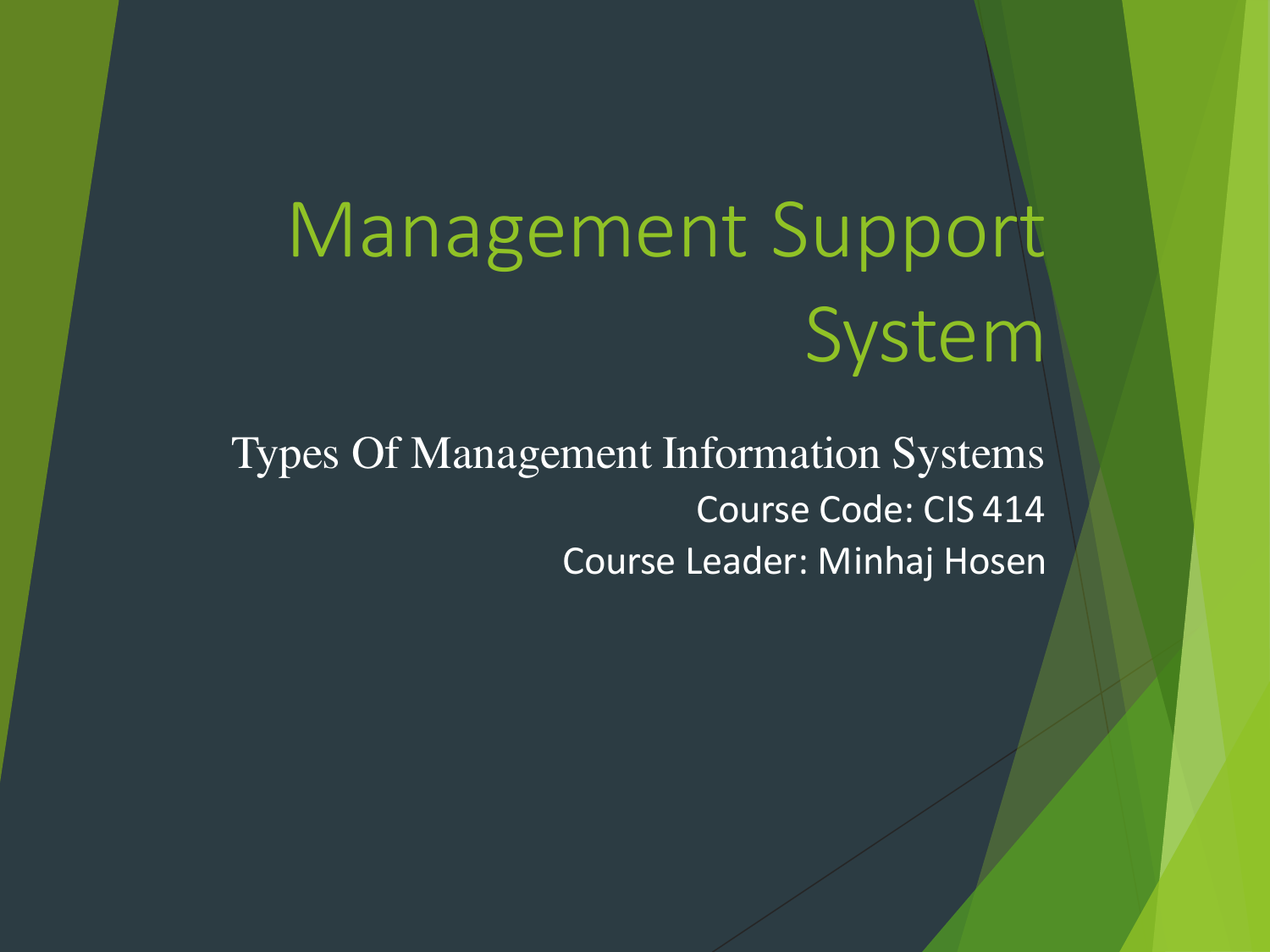# Management Information Systems (MIS)

#### **Management information system (MIS)**

- $\triangleright$  An MIS provides managers with information and support for effective decision making, and provides feedback on daily operations
- ▶ Output, or reports, are usually generated through accumulation of transaction processing data
- $\blacktriangleright$  Each MIS is an integrated collection of subsystems, which are typically organized along functional lines within an organization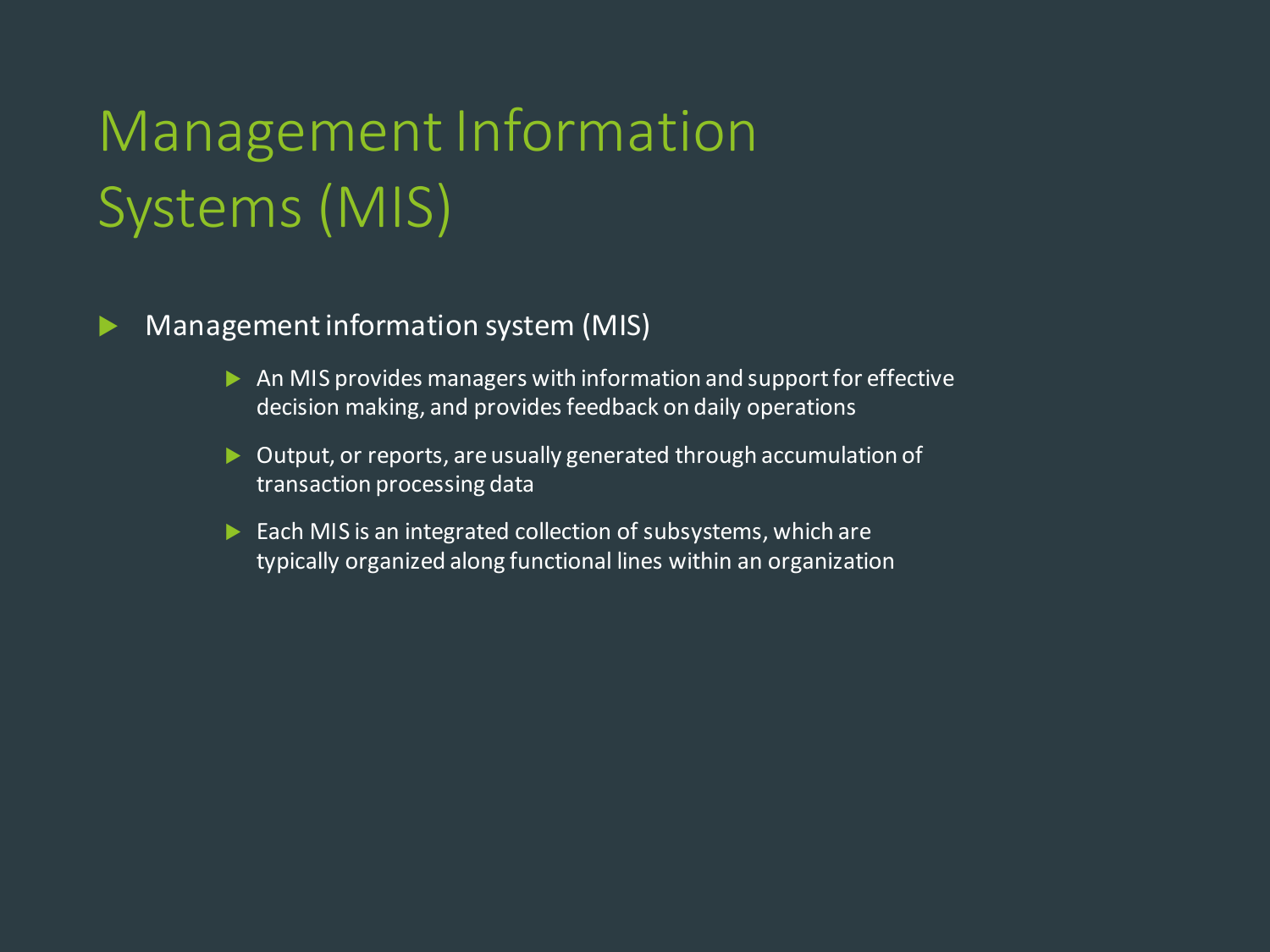# Sources of Management Information

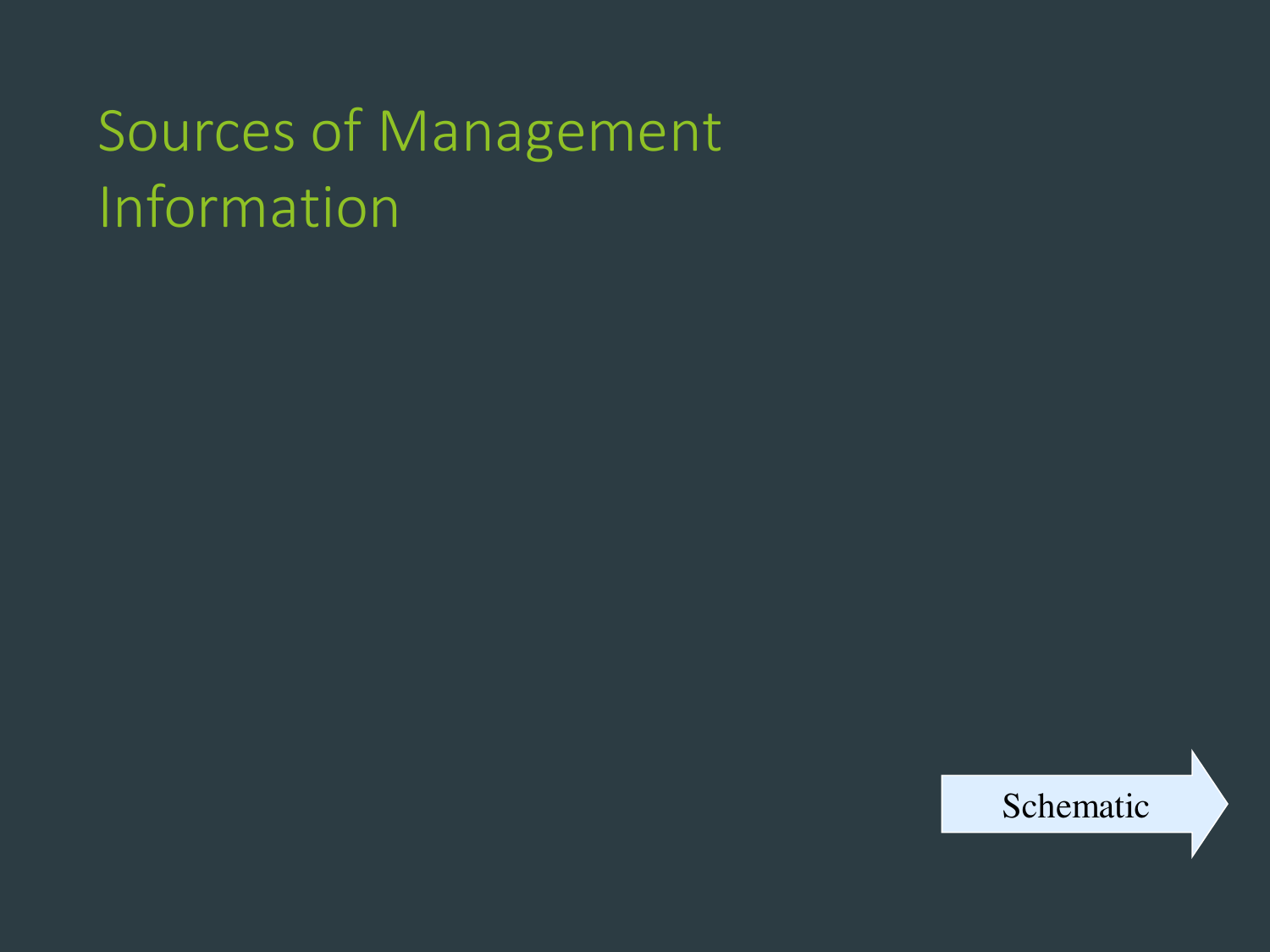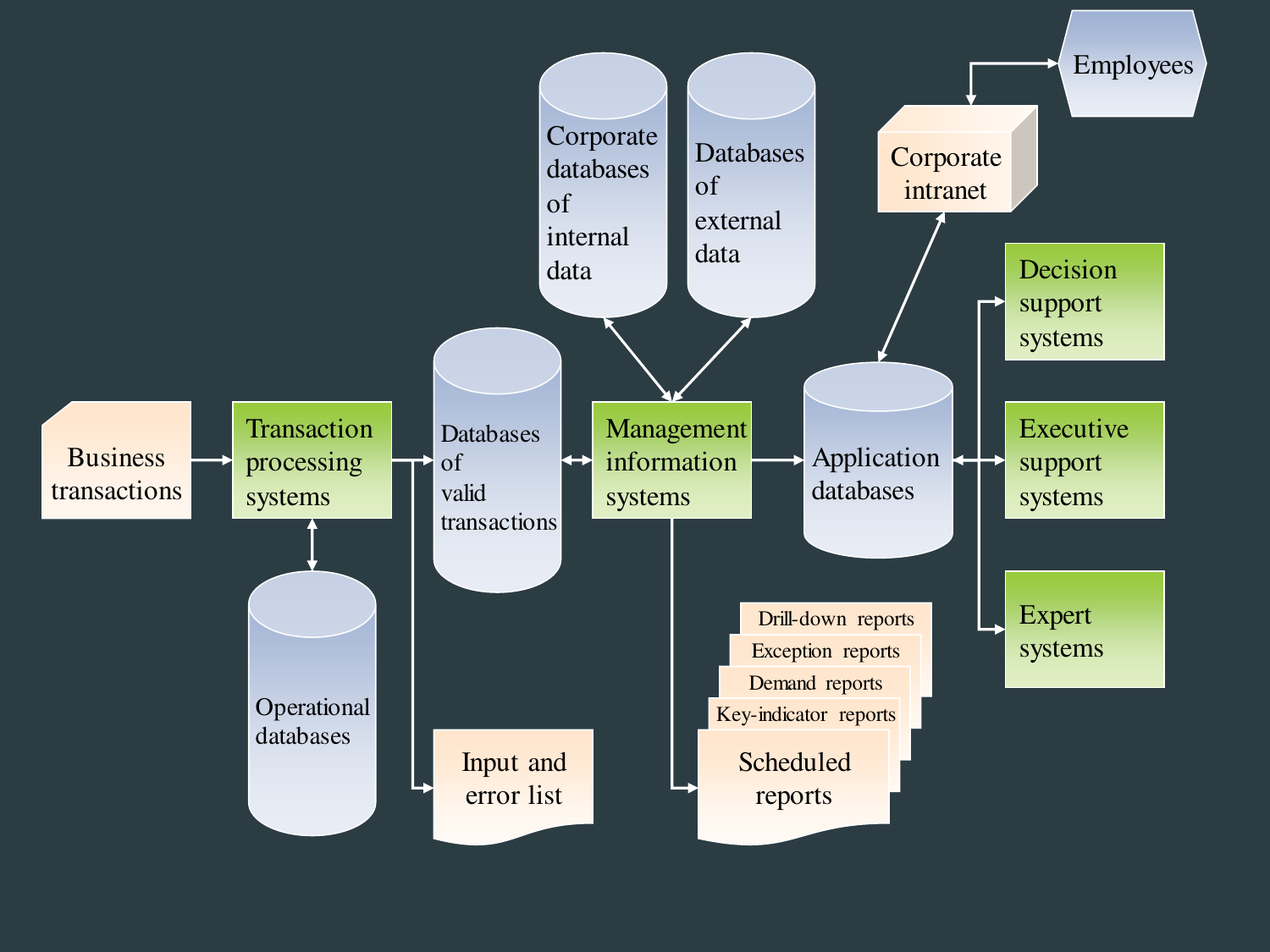# Outputs of a Management Information System

#### Scheduled reports

Produced periodically, or on a schedule (daily, weekly, monthly)

#### $\blacktriangleright$  Key-indicator report

- $\triangleright$  Summarizes the previous day's critical activities
- ▶ Typically available at the beginning of each day

#### **Demand report**

Gives certain information at a manager's request

#### Exception report

 Automatically produced when a situation is unusual or requires management action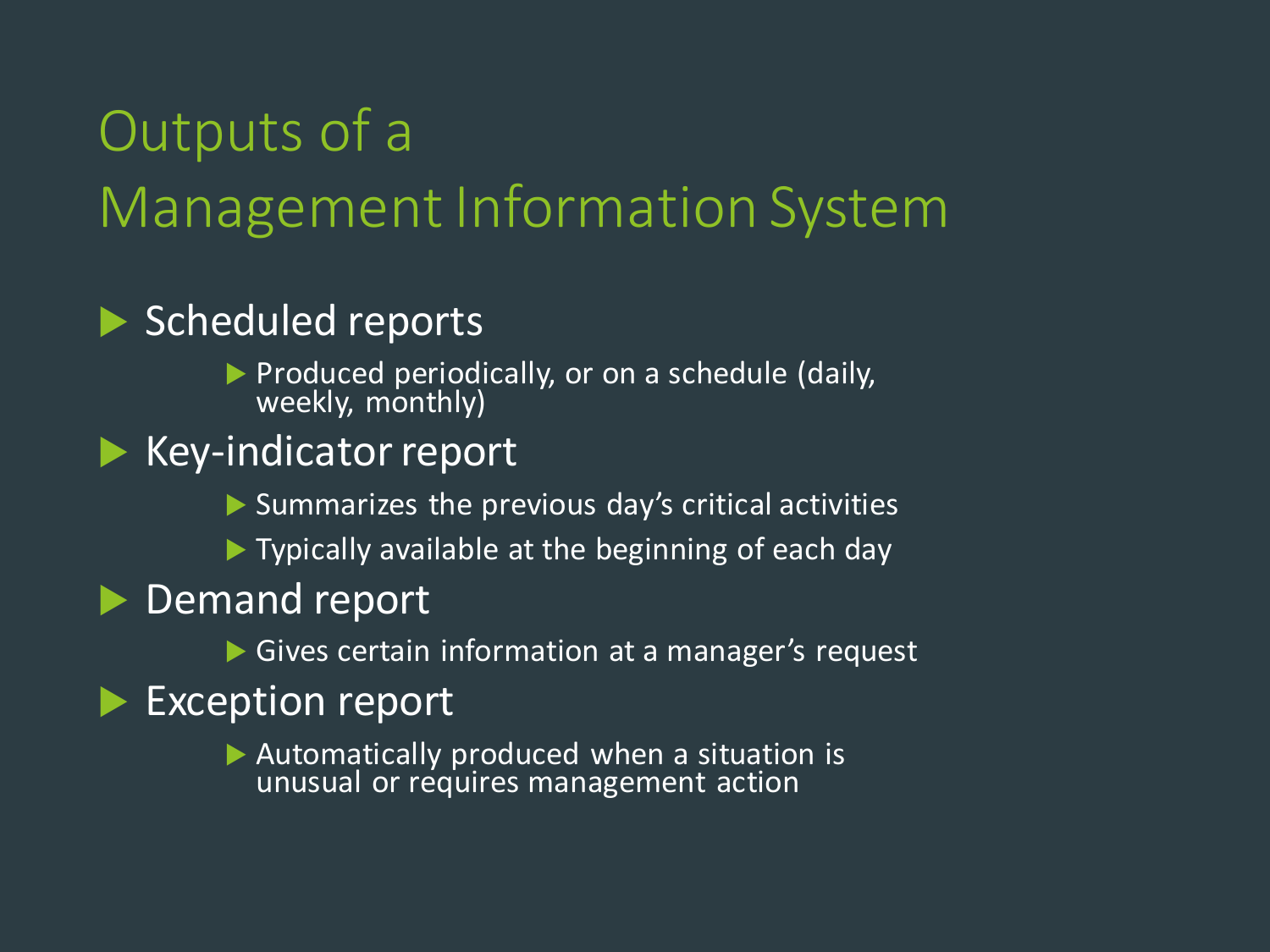# Scheduled Report Example

| <b>Daily Sales Detail Report</b> |                       |                        |                     |          |          |                    |
|----------------------------------|-----------------------|------------------------|---------------------|----------|----------|--------------------|
|                                  |                       |                        |                     |          |          | Prepared: 08/10/xx |
| Order<br>#                       | <b>Customer</b><br>ID | <b>Sales</b><br>Rep ID | <b>Ship</b><br>Date | Quantity | Item $#$ | Amount             |
| P12453                           | C89321                | <b>CAR</b>             | 08/12/96            | 144      | P1234    | \$3,214            |
| P12453                           | C89321                | <b>CAR</b>             | 08/12/96            | 288      | P3214    | \$5,660            |
| P12453                           | C03214                | <b>GWA</b>             | 08/13/96            | 12       | P4902    | \$1,224            |
| P12455                           | C52313                | <b>SAK</b>             | 08/12/96            | 24       | P4012    | \$2,448            |
| P12456                           | C34123                | <b>JMW</b>             | 08J/13/96           | 144      | P3214    | \$720              |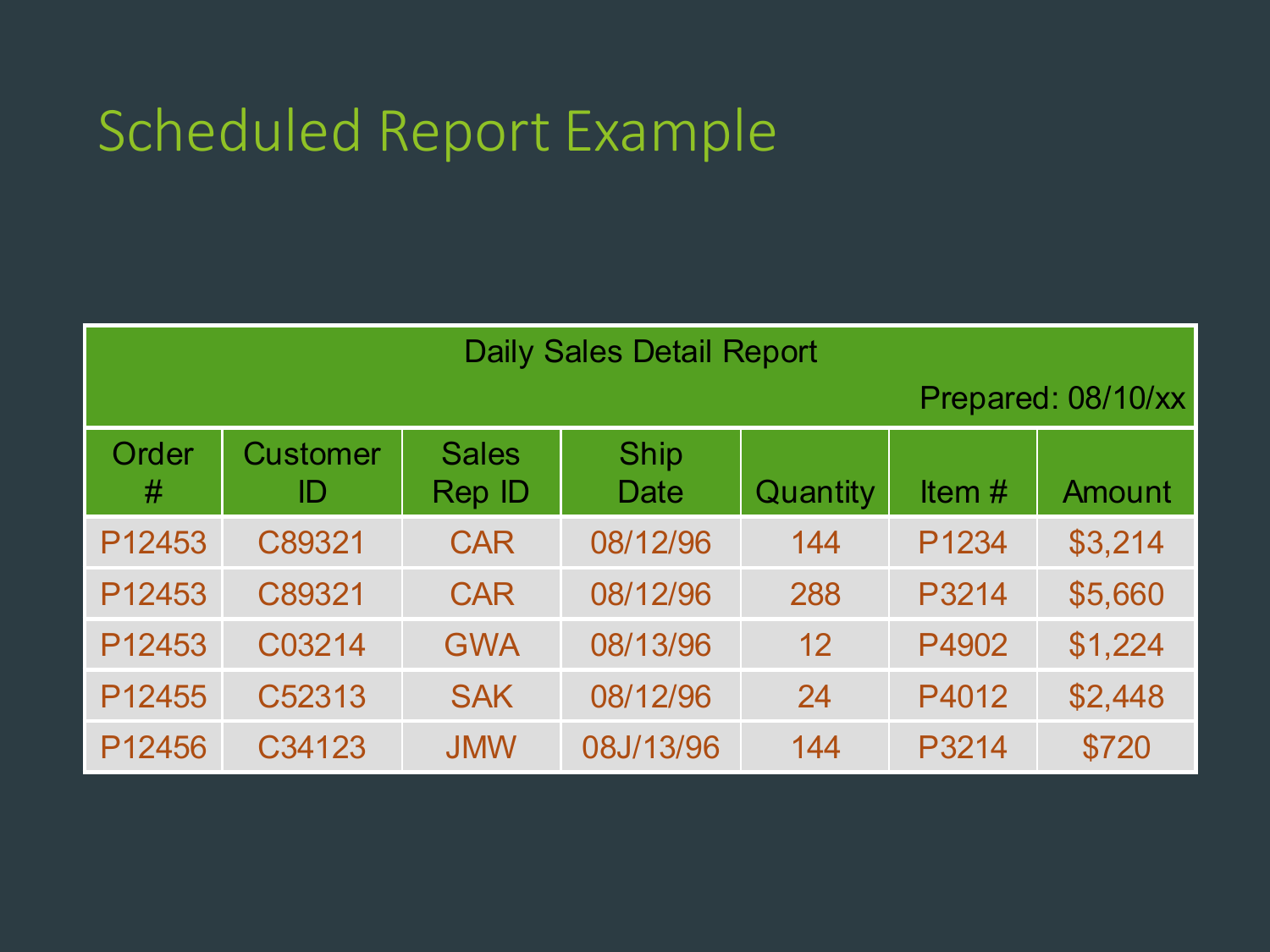# Key Indicator Report Example

| Daily Sales Key Indicator Report      |                             |                      |              |  |
|---------------------------------------|-----------------------------|----------------------|--------------|--|
|                                       | <b>This</b><br><b>Month</b> | Last<br><b>Month</b> | Last<br>Year |  |
| <b>Total Orders Month to Date</b>     | \$1,808                     | \$1,694              | \$1,014      |  |
| <b>Forecasted Sales for the Month</b> | \$2,406                     | \$2,224              | \$2,608      |  |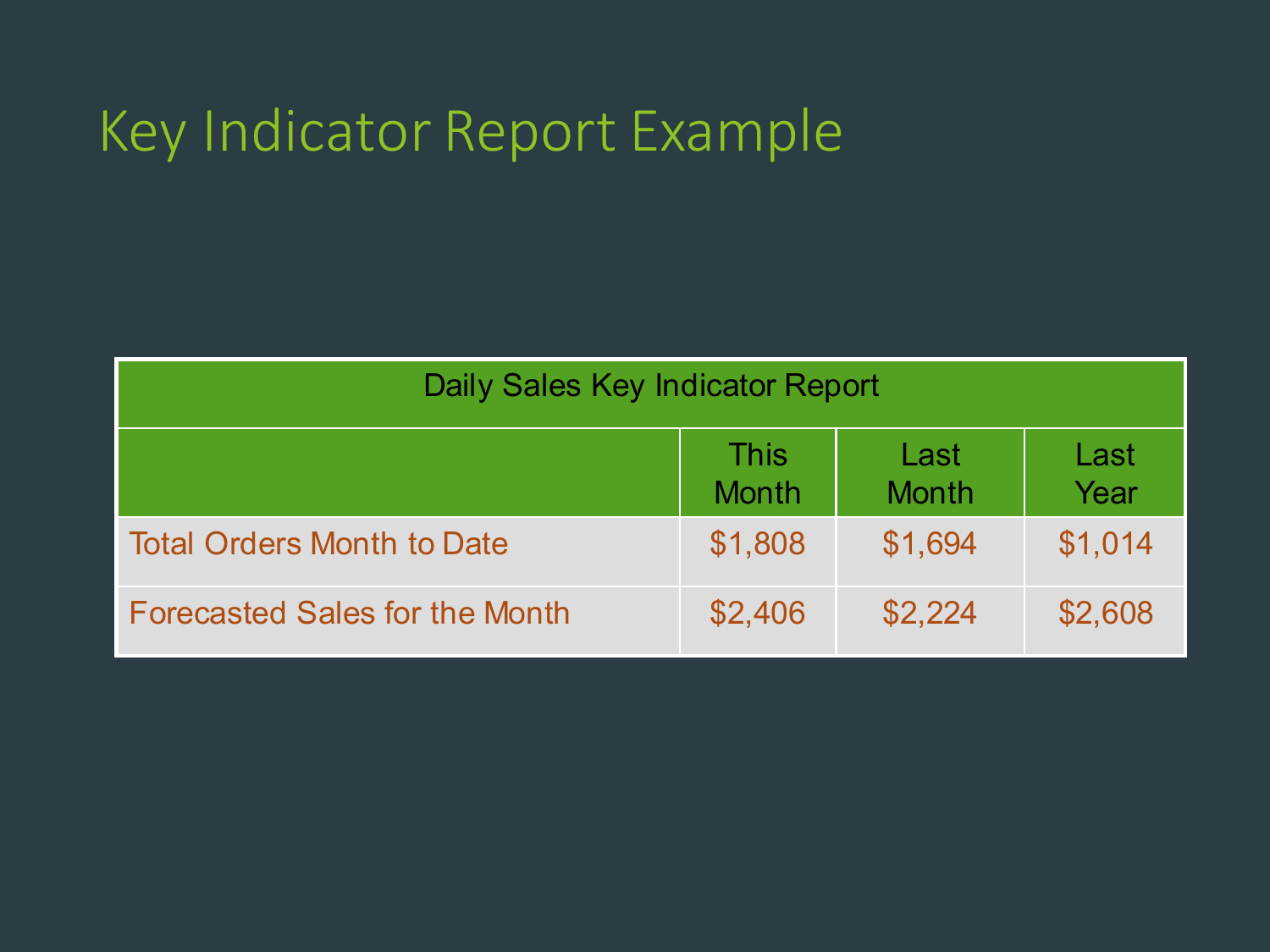# Demand Report Example

| Daily Sales by Sales Rep Summary Report |                    |  |  |  |
|-----------------------------------------|--------------------|--|--|--|
|                                         | Prepared: 08/10/xx |  |  |  |
| <b>Sales Rep ID</b>                     | Amount             |  |  |  |
| <b>CAR</b>                              | \$42,345           |  |  |  |
| <b>GWA</b>                              | \$38,950           |  |  |  |
| <b>SAK</b>                              | \$22,100           |  |  |  |
| <b>JWN</b>                              | \$12,350           |  |  |  |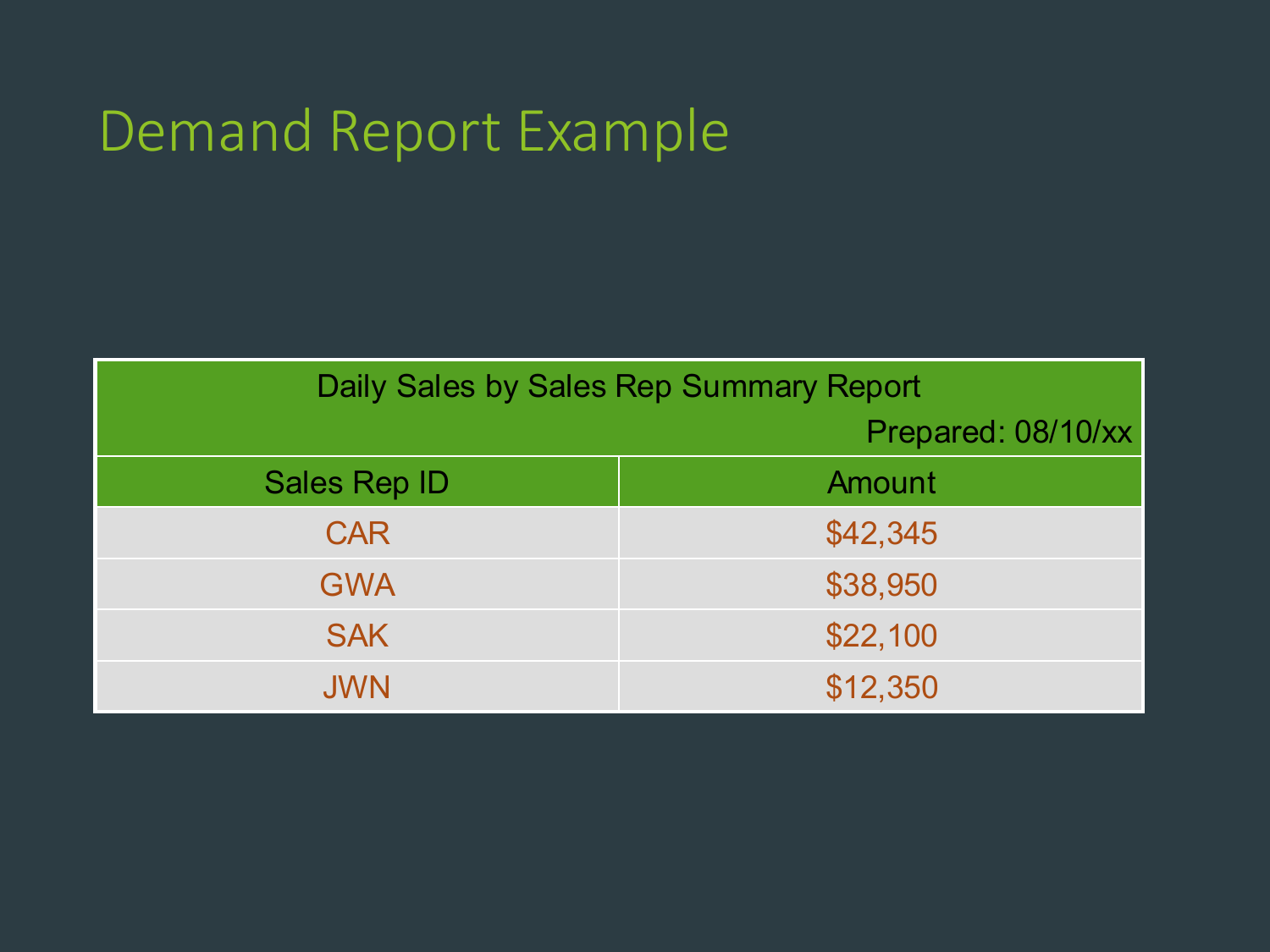## Exception Report Example

| Daily Sales Exception Report - ORDERS OVER \$10,000 |                       |                                            |                                            |                 |               |                                            |
|-----------------------------------------------------|-----------------------|--------------------------------------------|--------------------------------------------|-----------------|---------------|--------------------------------------------|
| Prepared: 08/10/xx                                  |                       |                                            |                                            |                 |               |                                            |
| Order<br>#                                          | <b>Customer</b><br>ID | <b>Sales</b><br>Rep ID                     | <b>Ship</b><br>Date                        | Quantity        | Item $#$      | Amount                                     |
| P12453                                              | C89321                | <b>CAR</b>                                 | 08/12/96                                   | 144             | P1234         | \$13,214                                   |
| P12453                                              | C89321                | <b>CAR</b>                                 | 08/12/96                                   | 288             | P3214         | \$15,660                                   |
| P12453                                              | C03214                | <b>GWA</b>                                 | 08/13/96                                   | 12              | P4902         | \$11,224                                   |
| <b>ALC: NO</b>                                      | <b>ALC: NO</b>        | $\mathbf{a}$ , $\mathbf{a}$ , $\mathbf{a}$ | $\mathbf{a}$ , $\mathbf{a}$ , $\mathbf{a}$ | <b>ALC: NO</b>  | <b>ALC: N</b> | $\mathbf{a}$ , $\mathbf{a}$ , $\mathbf{a}$ |
| <b>ALC: YES</b>                                     | <b>ALC: YES</b>       | $\mathbf{a}=\mathbf{a}+\mathbf{a}$         | <b>ALC: YES</b>                            | <b>ALC: YES</b> | <b>ALC: Y</b> | <b>ALC: YES</b>                            |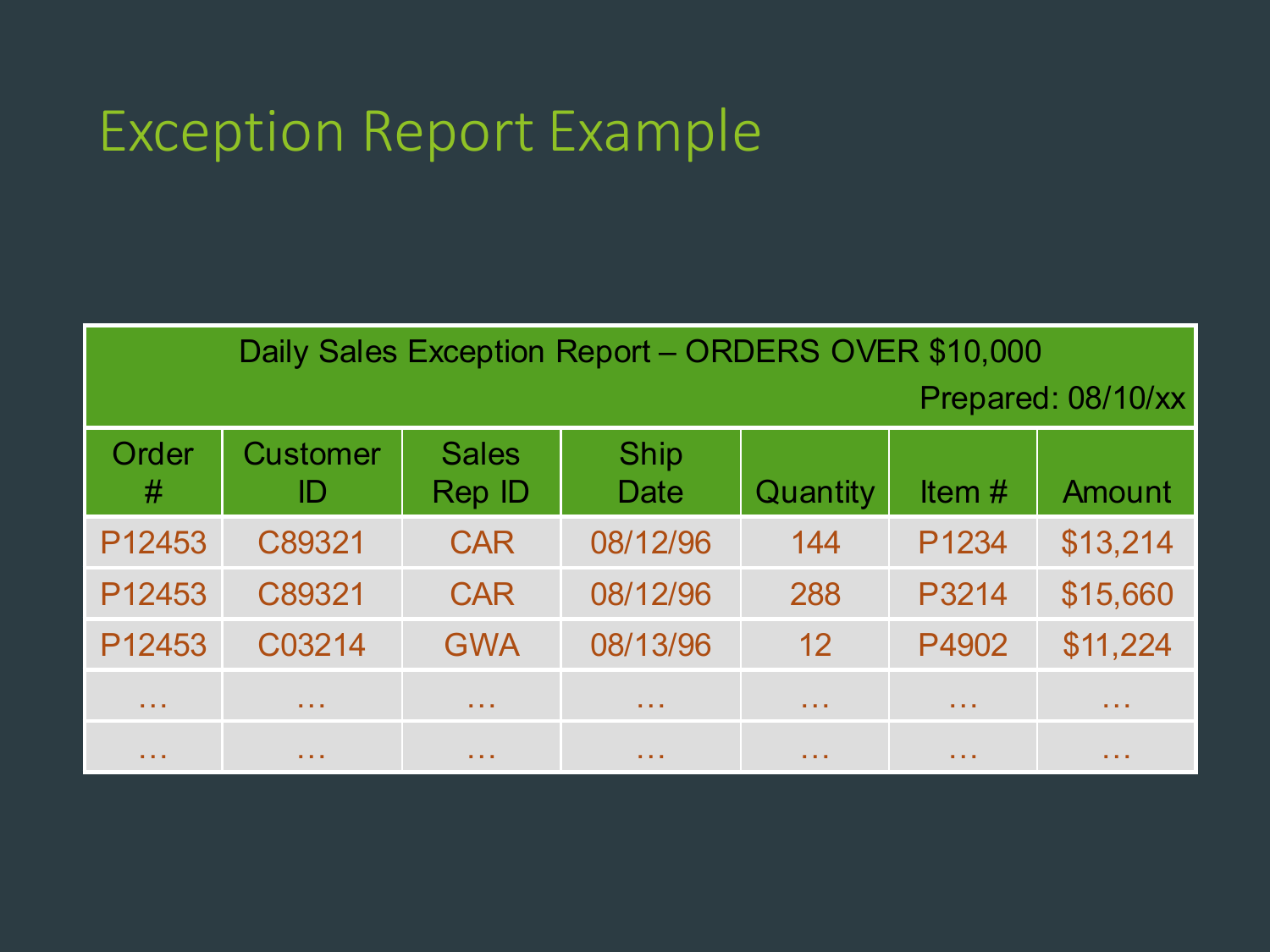# Outputs of a Management Information System

**Drill Down Reports**  Provide detailed data about a situation.

| <b>Earnings by Quarter (Millions)</b> |               |          |          |  |  |
|---------------------------------------|---------------|----------|----------|--|--|
|                                       | <b>Actual</b> | Forecast | Variance |  |  |
| 2 <sup>ND</sup> Qtr 1999              | \$12.6        | \$11.8   | 6.8%     |  |  |
| 1st Qtr 1999                          | \$10.8        | \$10.7   | 0.9%     |  |  |
| 4 <sup>th</sup> Qtr 1998              | \$14.3        | \$14.5   | $-1.4\%$ |  |  |
| 3rd Qtr 1998                          | \$12.8        | \$13.3   | $-3.0%$  |  |  |

Etc. See Figure 9.2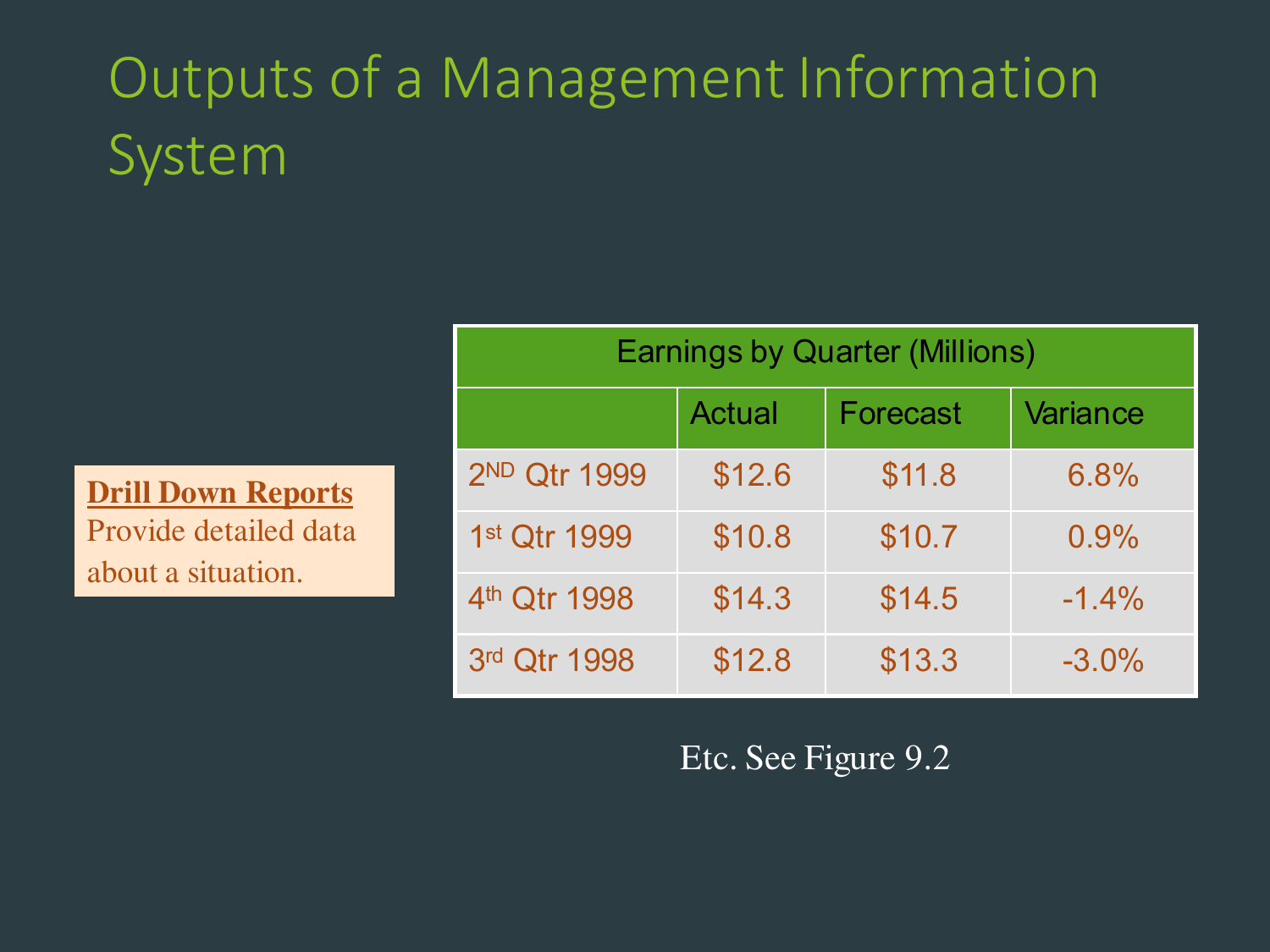# Characteristics of a Management Information System

- $\blacktriangleright$  Provides reports with fixed and standard formats
	- $\blacktriangleright$  Hard-copy and soft-copy reports
- Uses internal data stored in the computer system
- **End users can develop custom reports**
- Requires formal requests from users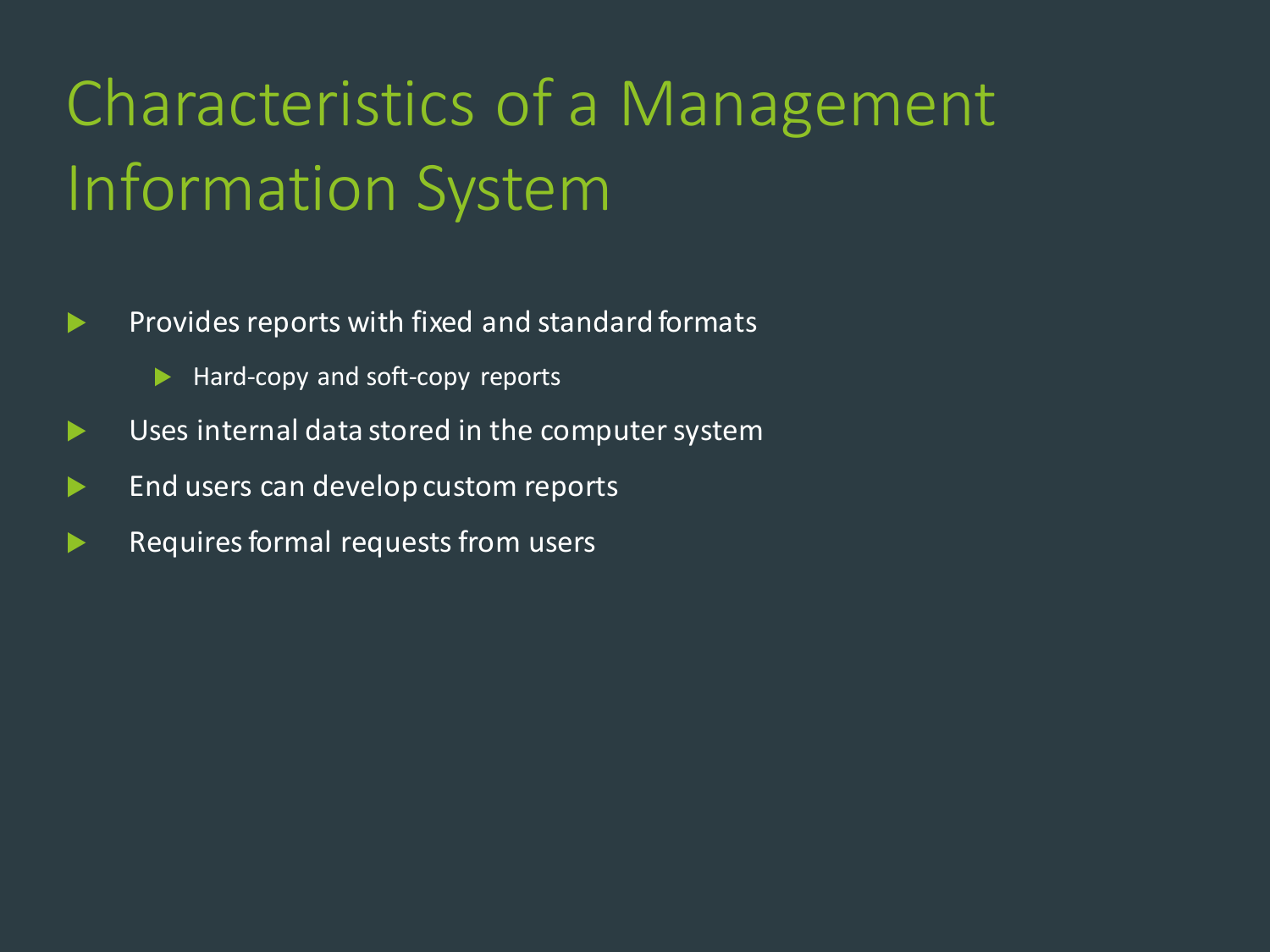# Management Information Systems for Competitive Advantage

- **Provides support to managers as they work to achieve** corporate goals
- $\blacktriangleright$  Enables managers to compare results to established company goals and identify problem areas and opportunities for improvement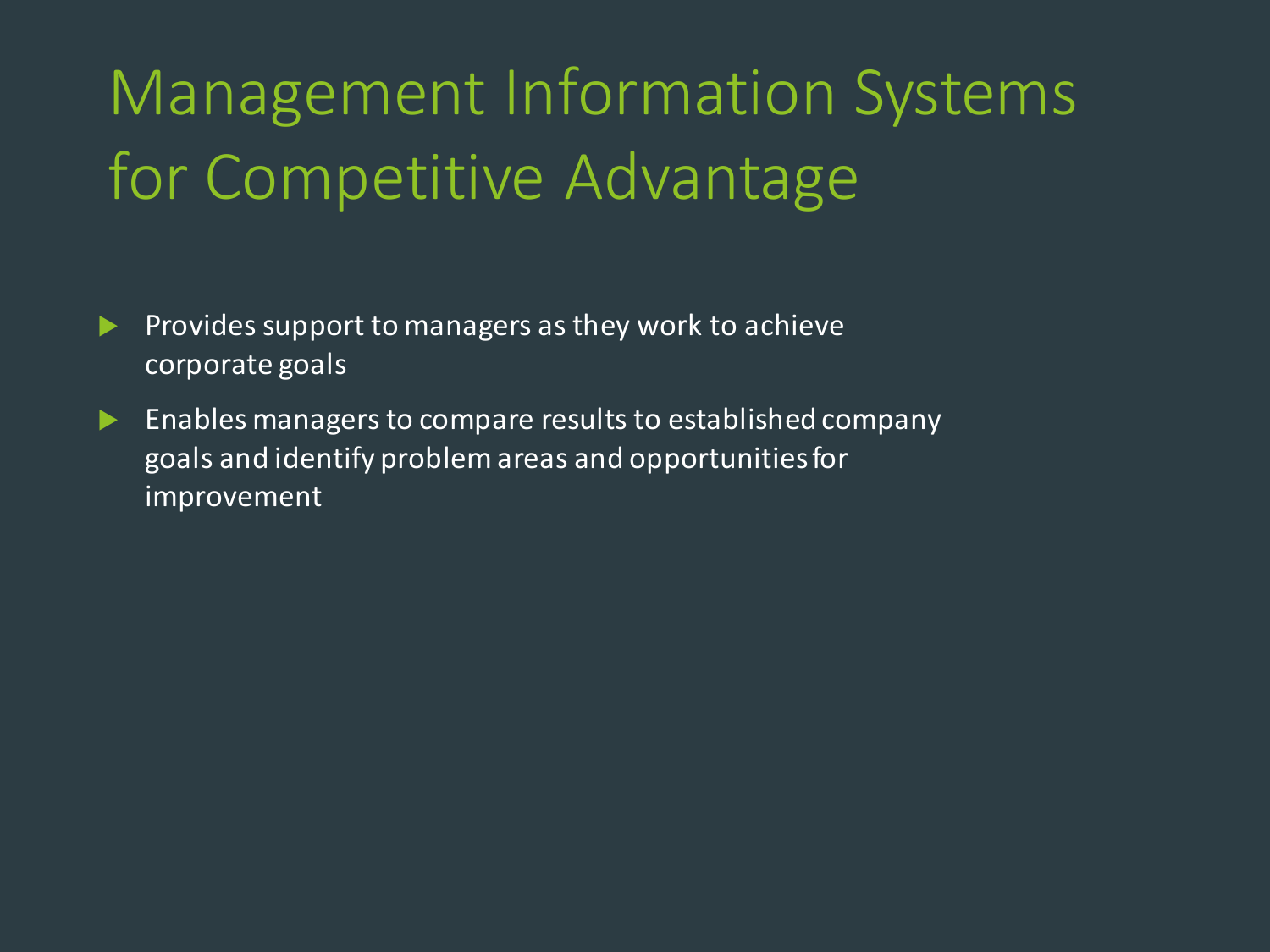# MIS and Web Technology

- **Data may be made available from management information** systems on a company's intranet
- Employees can use browsers and their PC to gain access to the data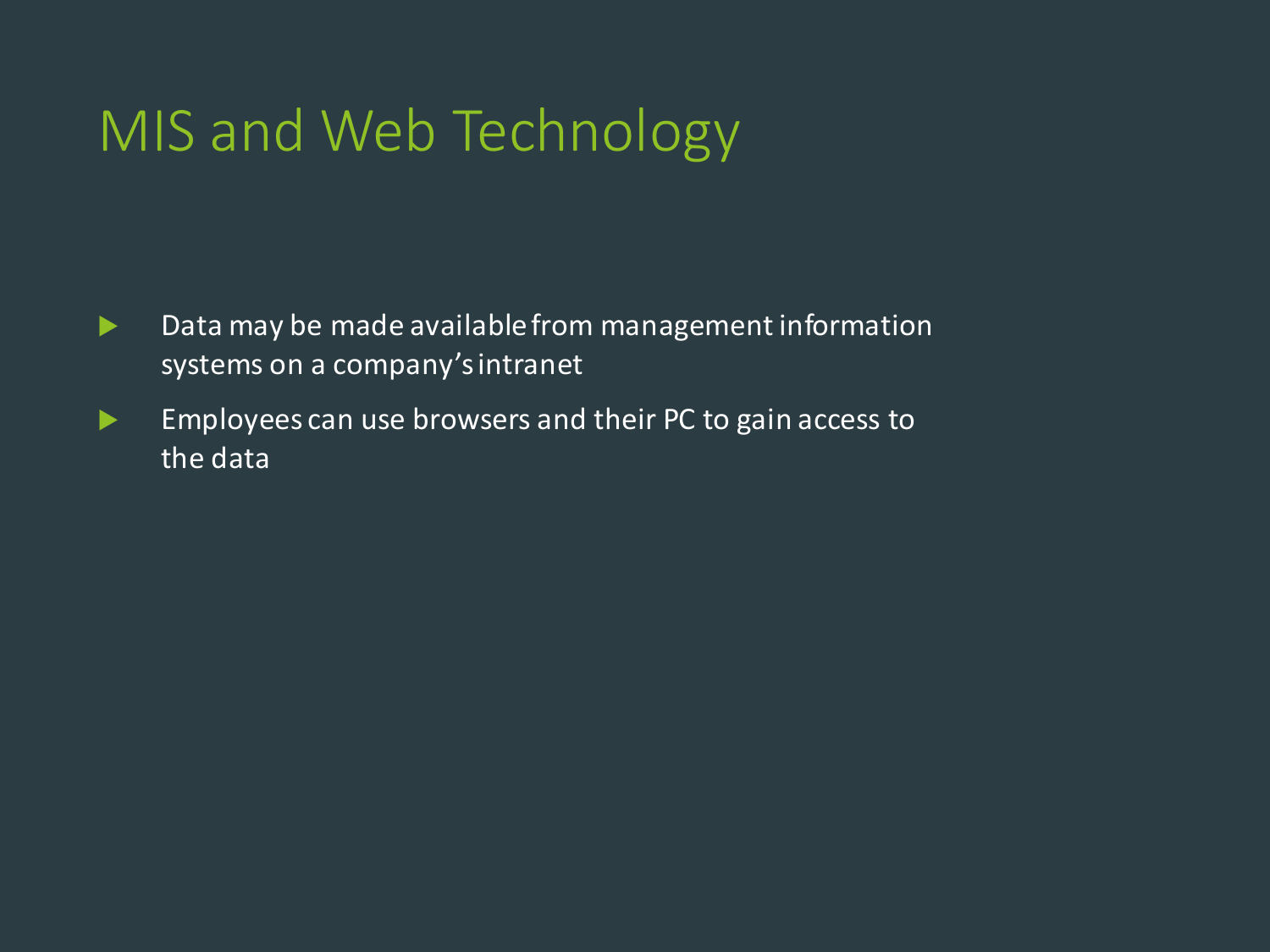## Functional Aspects

MIS is an integrated collection of functional information systems, each supporting particular functional areas.

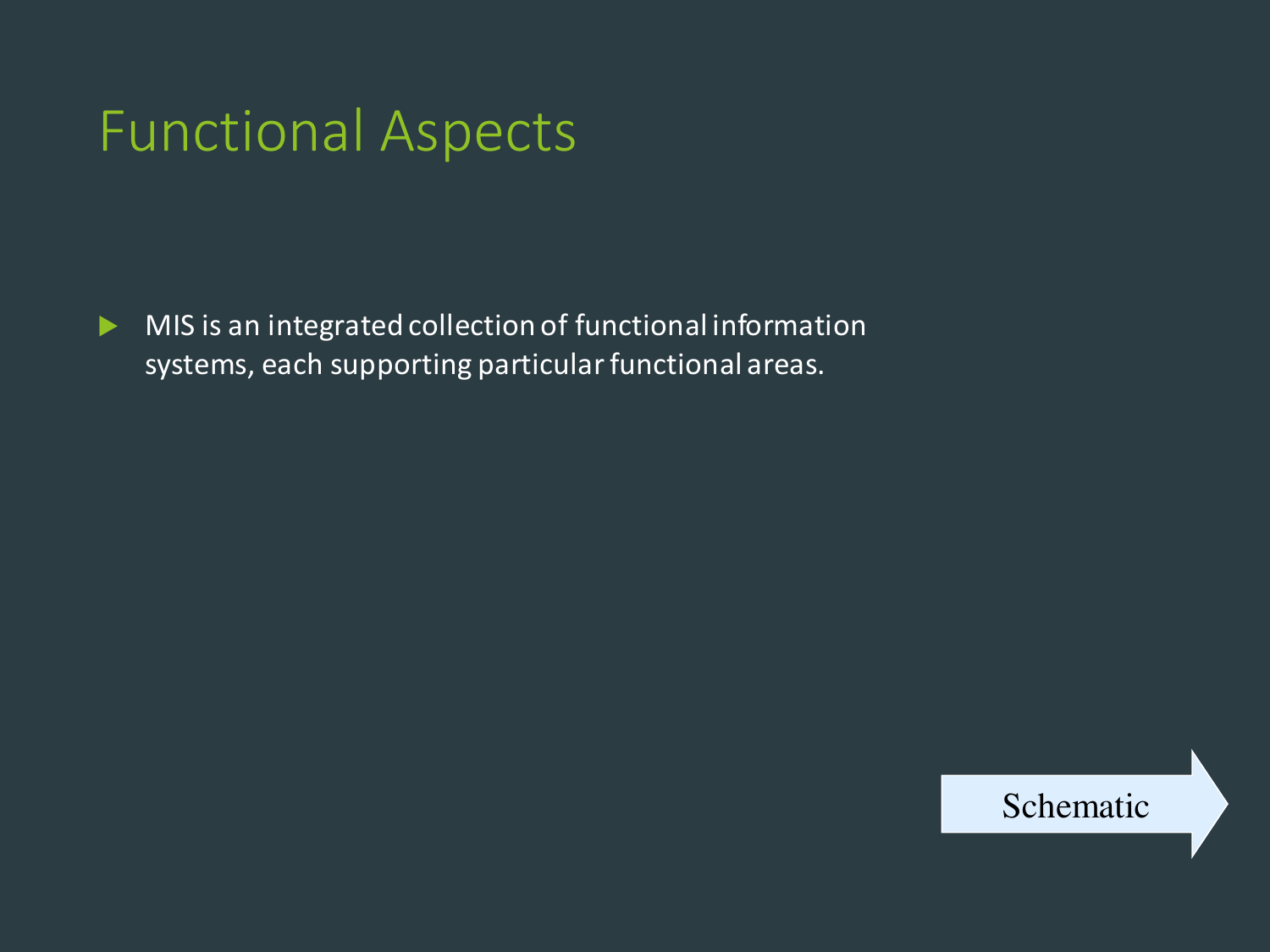

Figure 9.3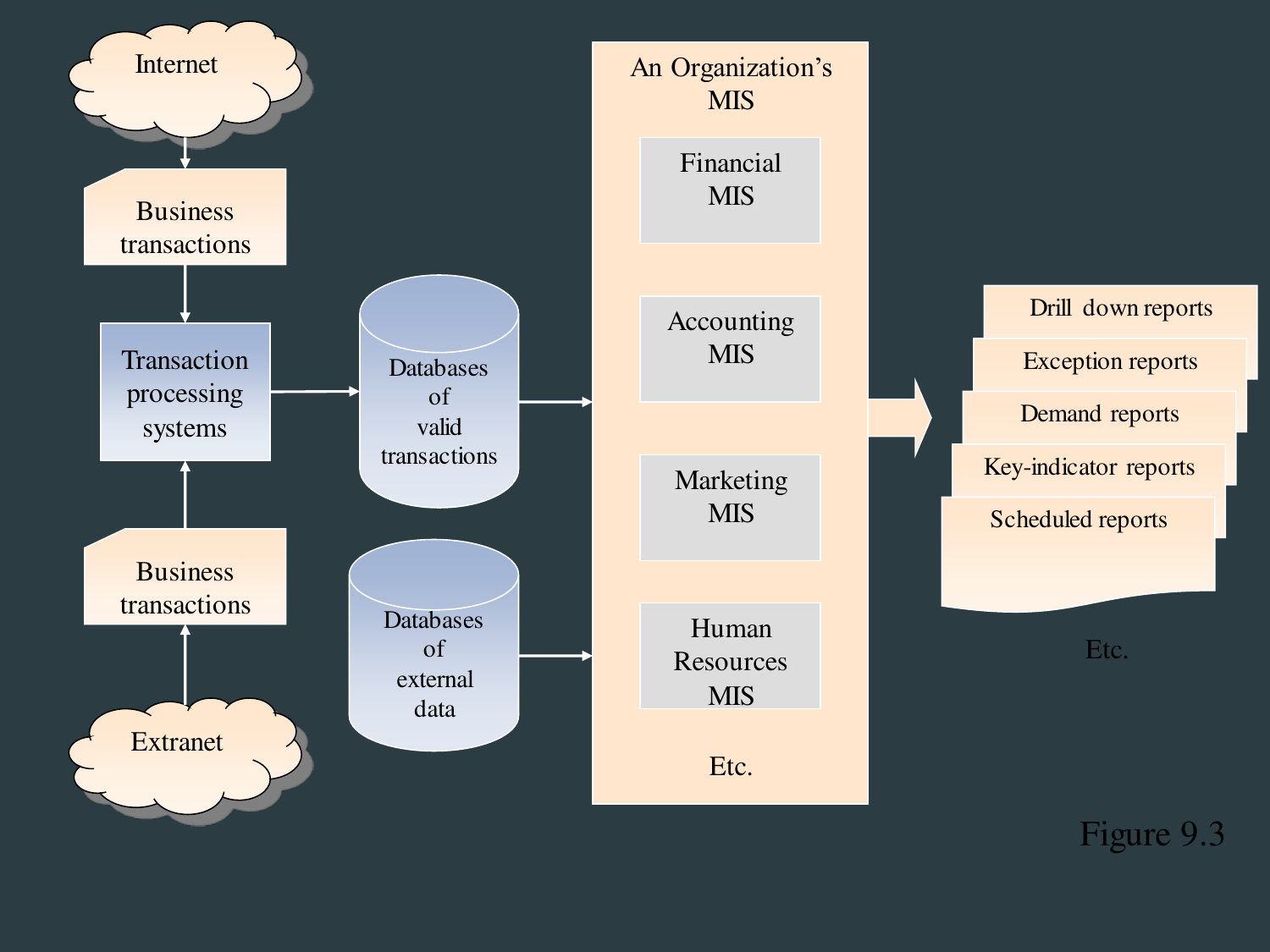## Financial MIS

Provides financial information to all financial managers within an organization.

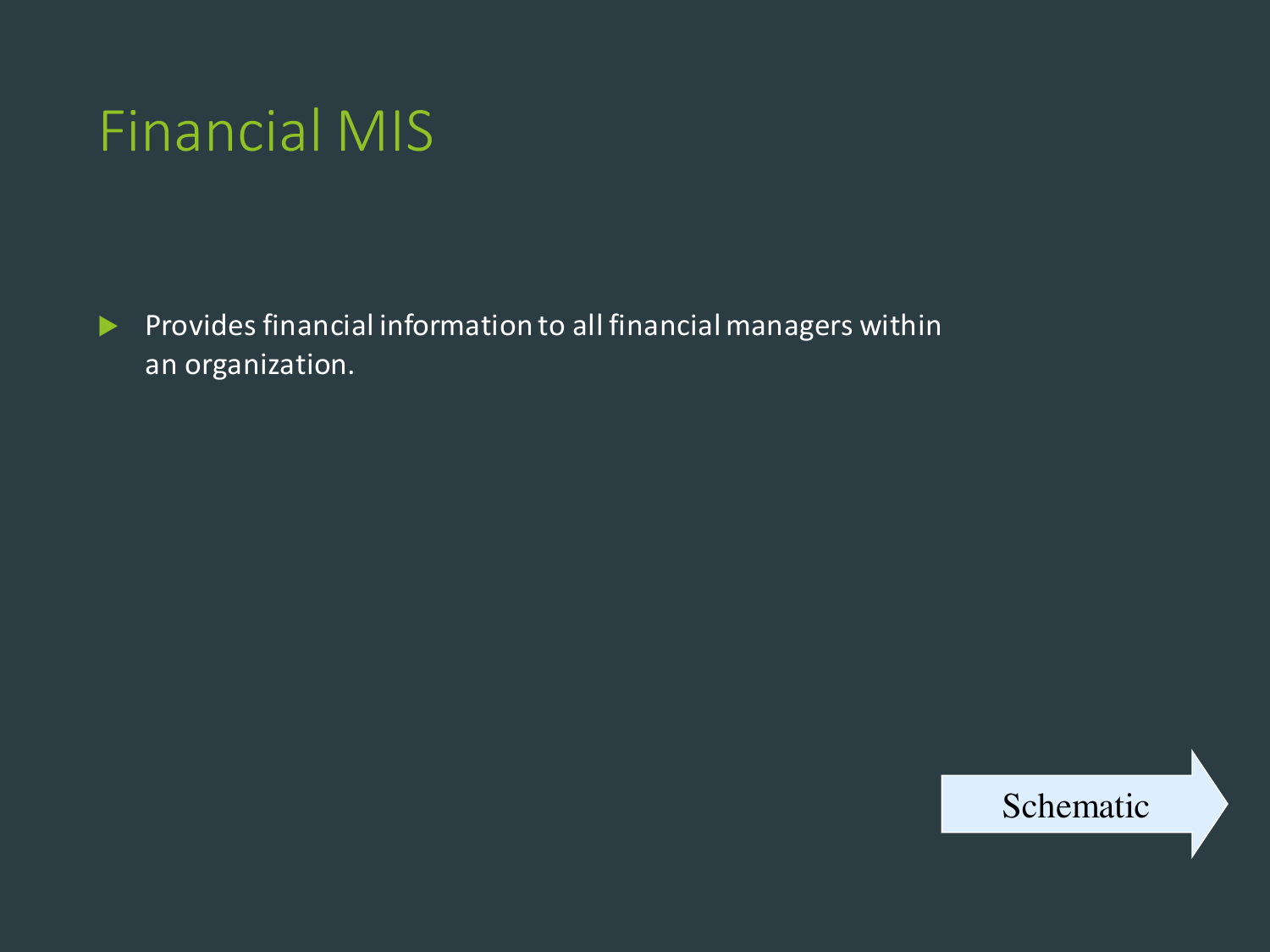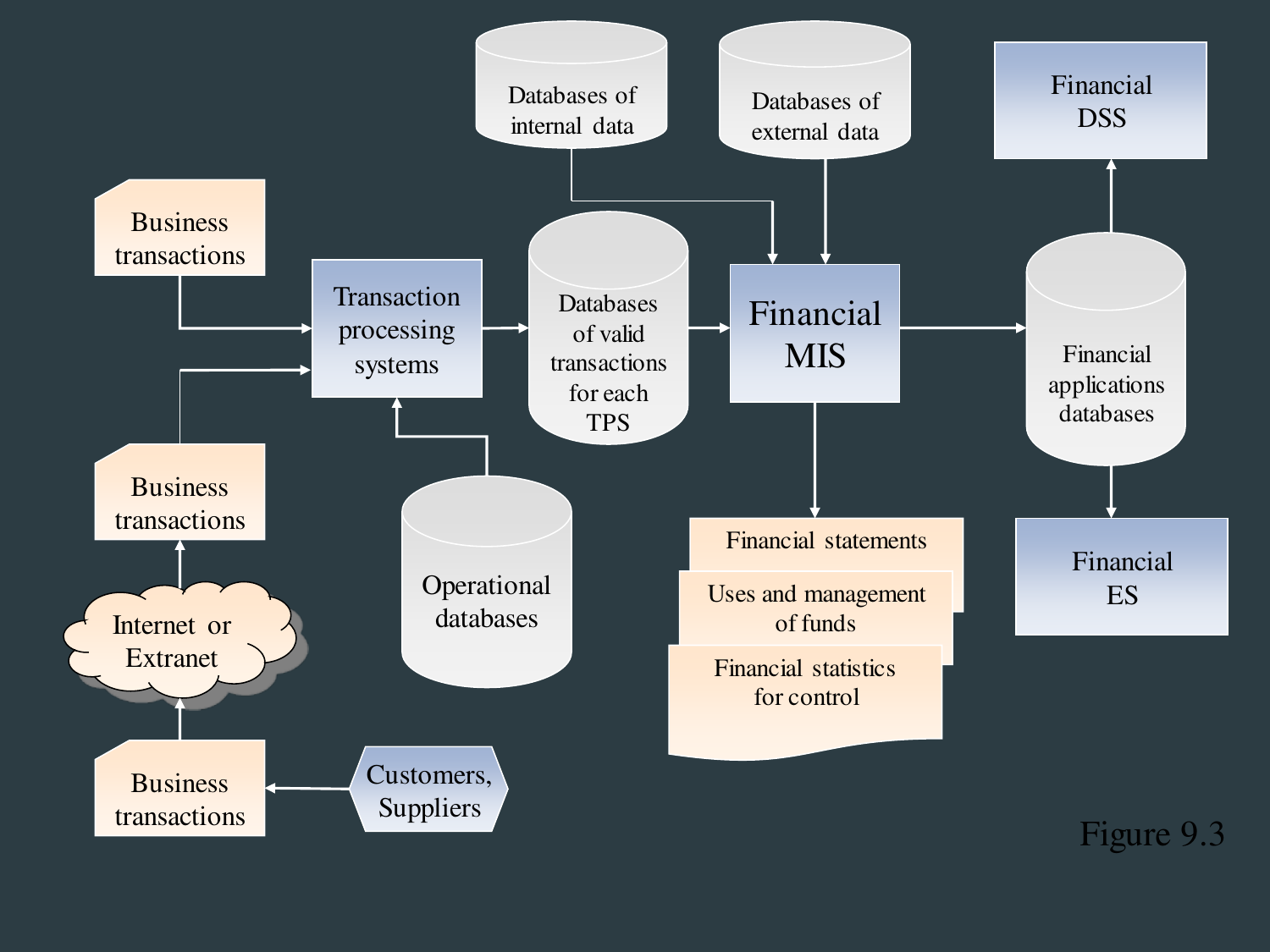# Inputs to the Financial Information System



#### Strategic plan or corporate policies

- ▶ Contains major financial objectives and often projects financial needs.
- **Transaction processing system (TPS)** 
	- Important financial information collected from almost every TPS - payroll, inventory control, order processing, accounts payable, accounts receivable, general ledger.

#### External sources

Annual reports and financial statements of competitors and general news items.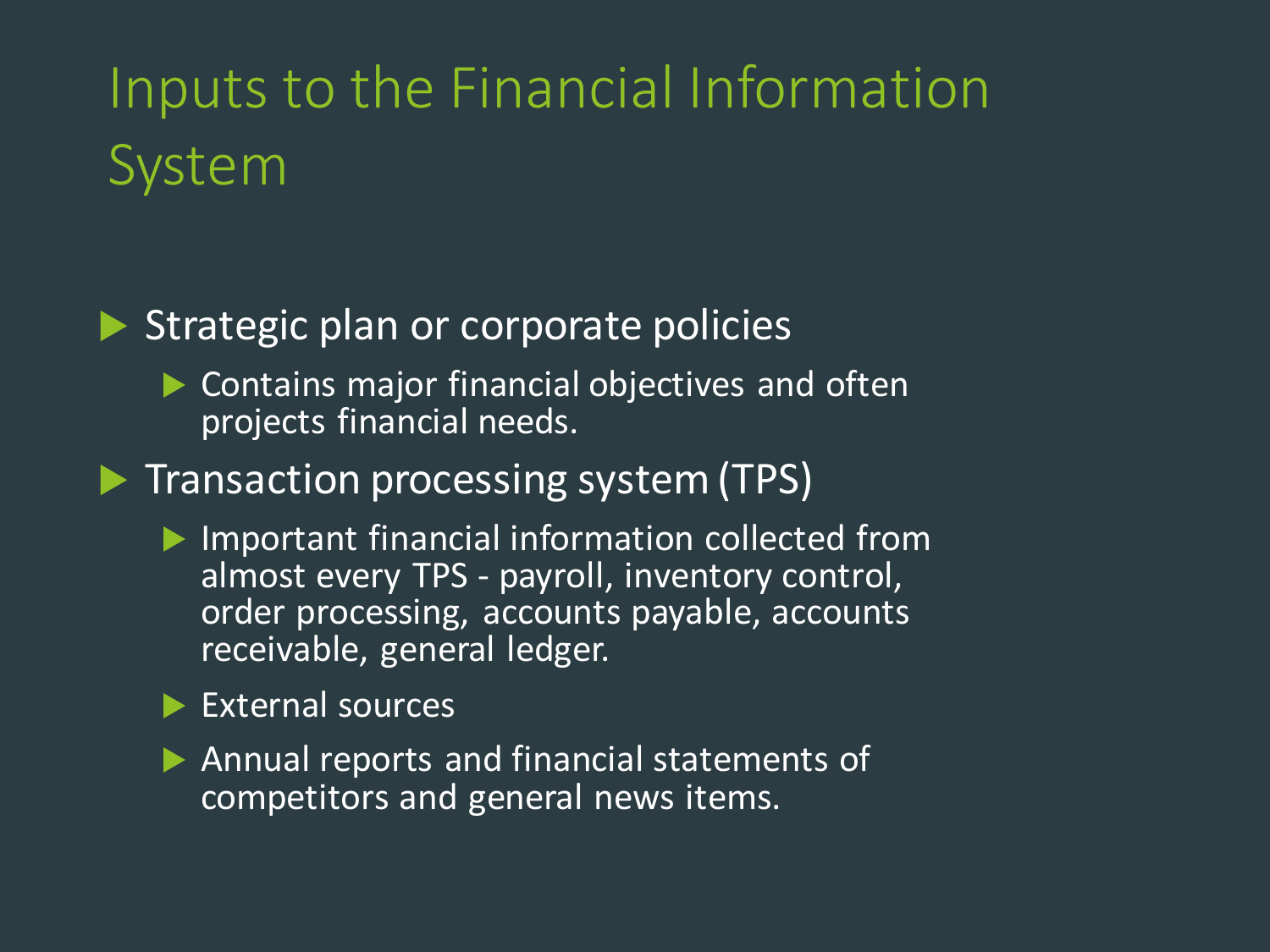# Financial MIS Subsystems and Outputs

#### $\blacktriangleright$  Financial subsystems

- Profit/loss and cost systems
- **Auditing**
- Internal auditing
- $\blacktriangleright$  External auditing
- Uses and management of funds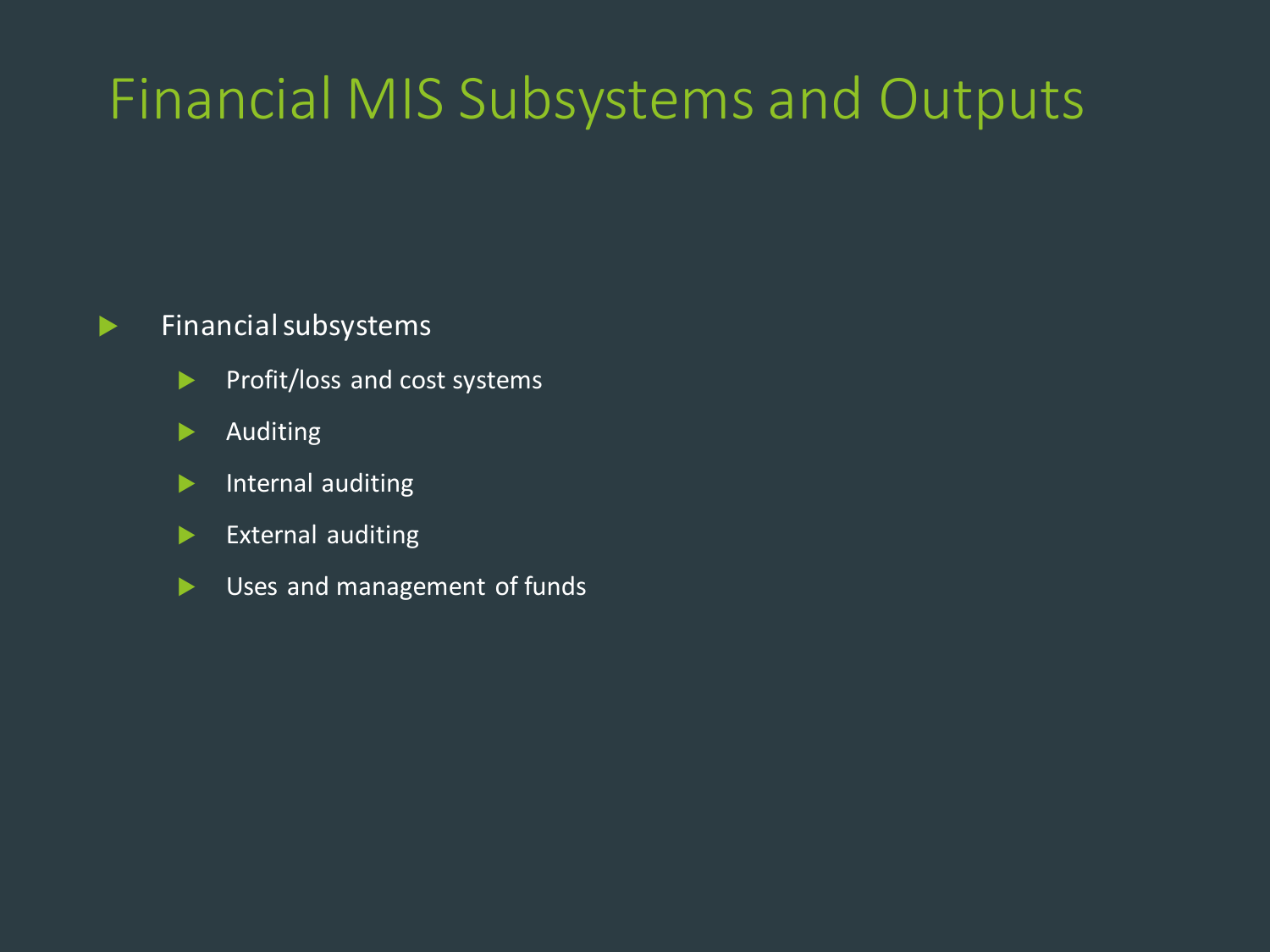# Manufacturing MIS

Schematic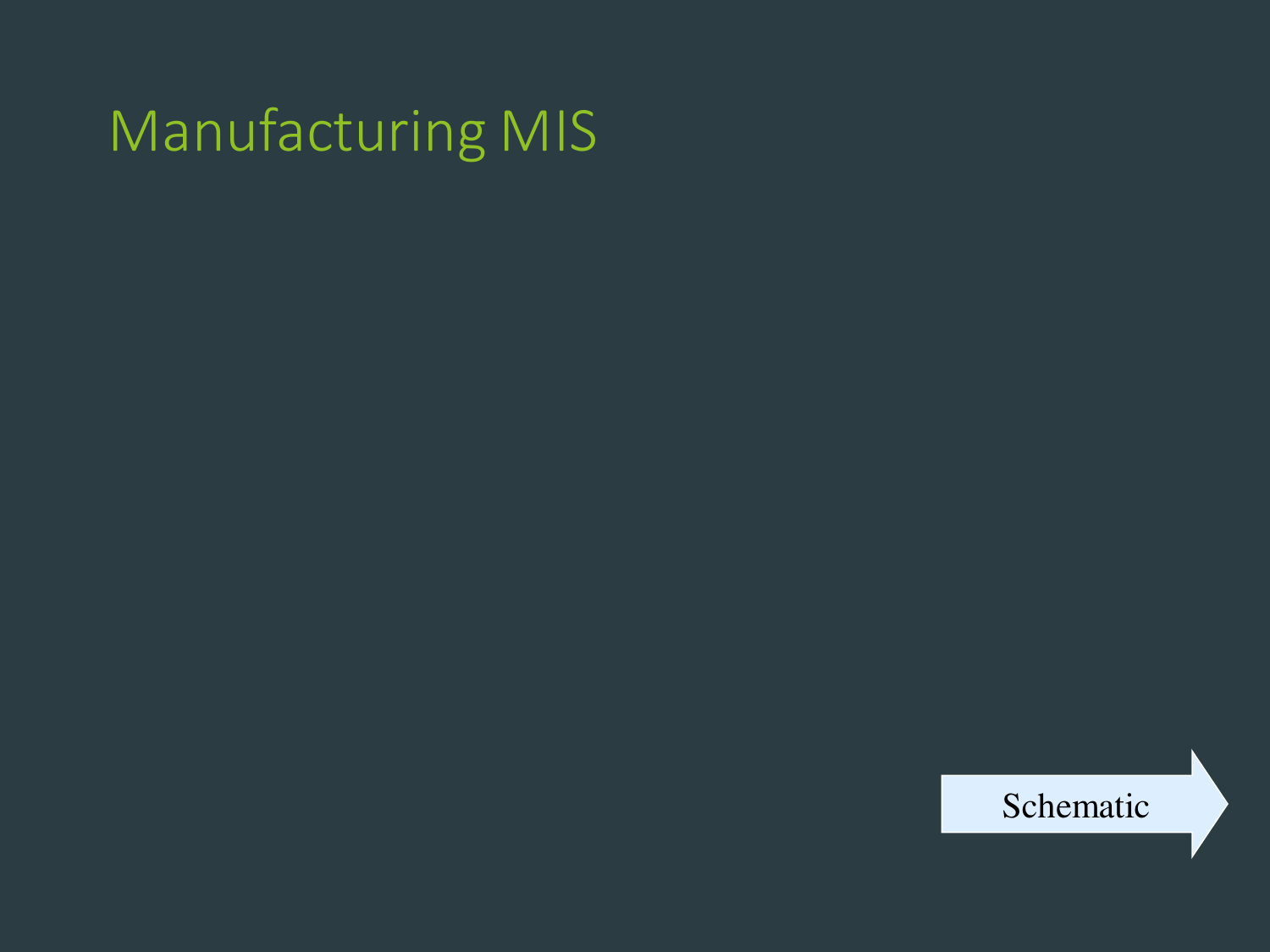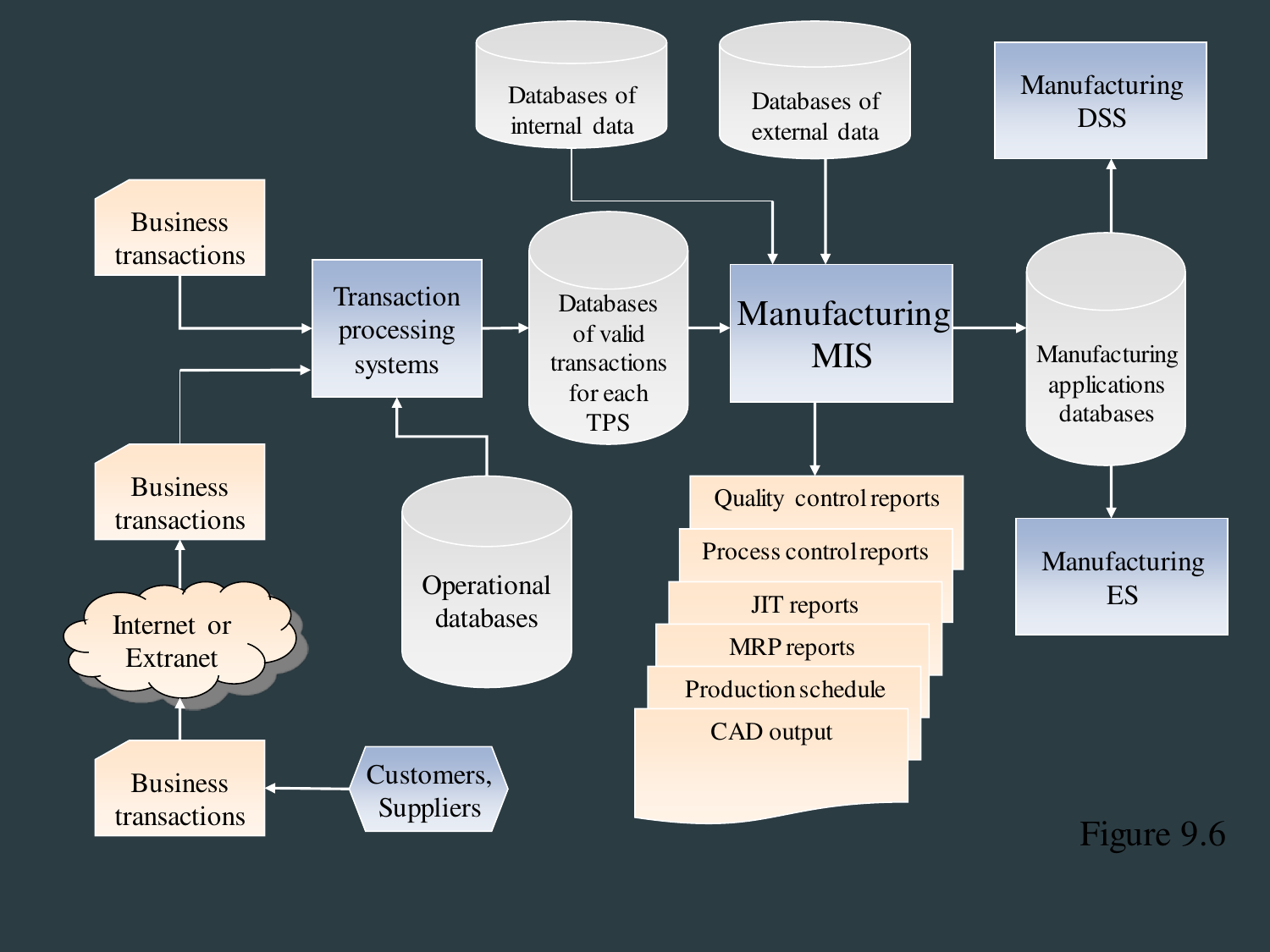## Inputs to the Manufacturing MIS

Strategic plan or corporate policies.

- **The TPS:** 
	- **Divided Processing**
	- Inventory data
	- Receiving and inspecting data
	- Personnel data
	- Production process
- $\blacktriangleright$  External sources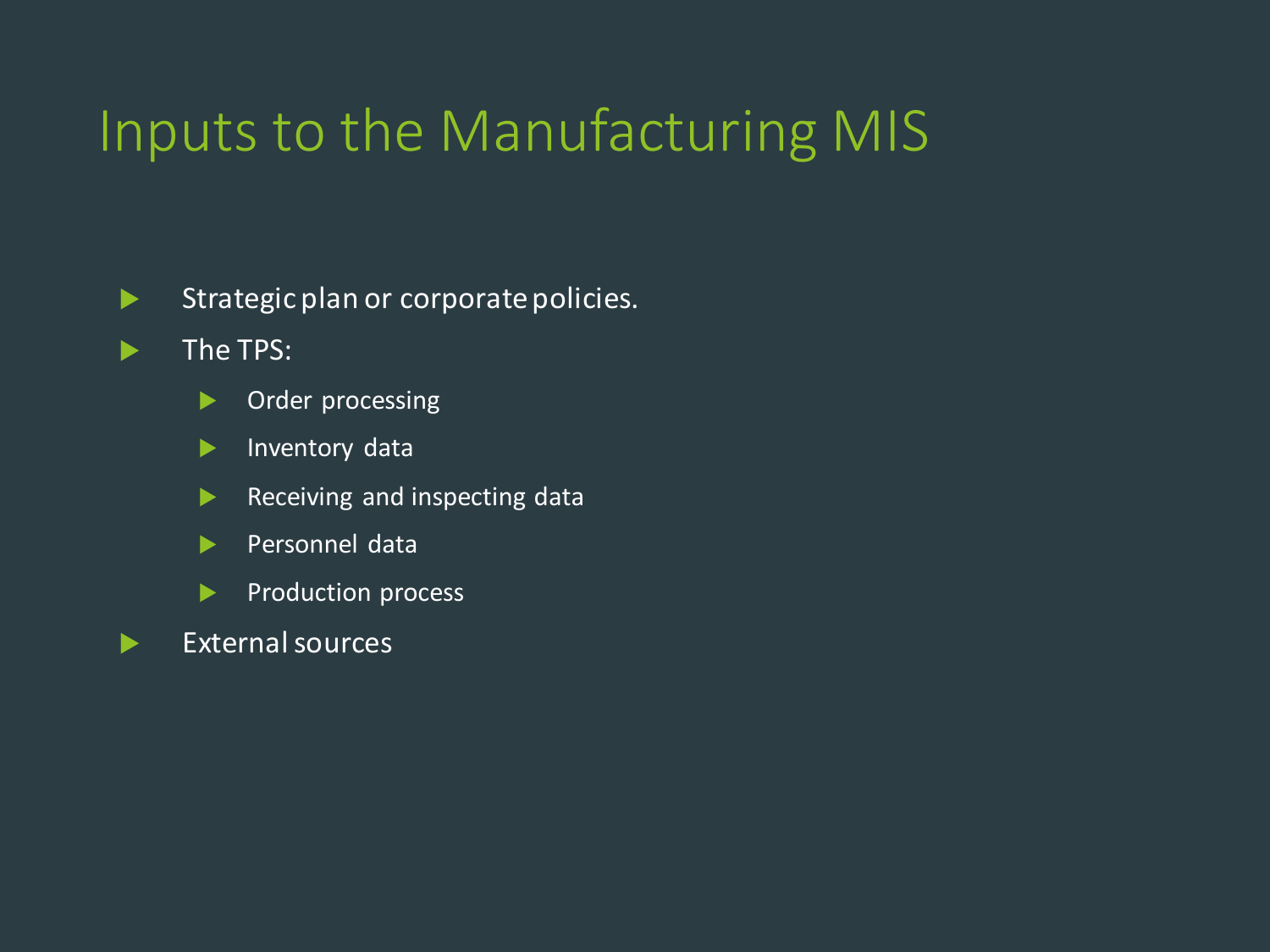# Manufacturing MIS Subsystems and **Outputs**

- Design and engineering
- Master production scheduling
- Inventory control
- Manufacturing resource planning
- Just-in-time inventory and manufacturing
- Process control
- Computer-integrated manufacturing (CIM)
- Quality control and testing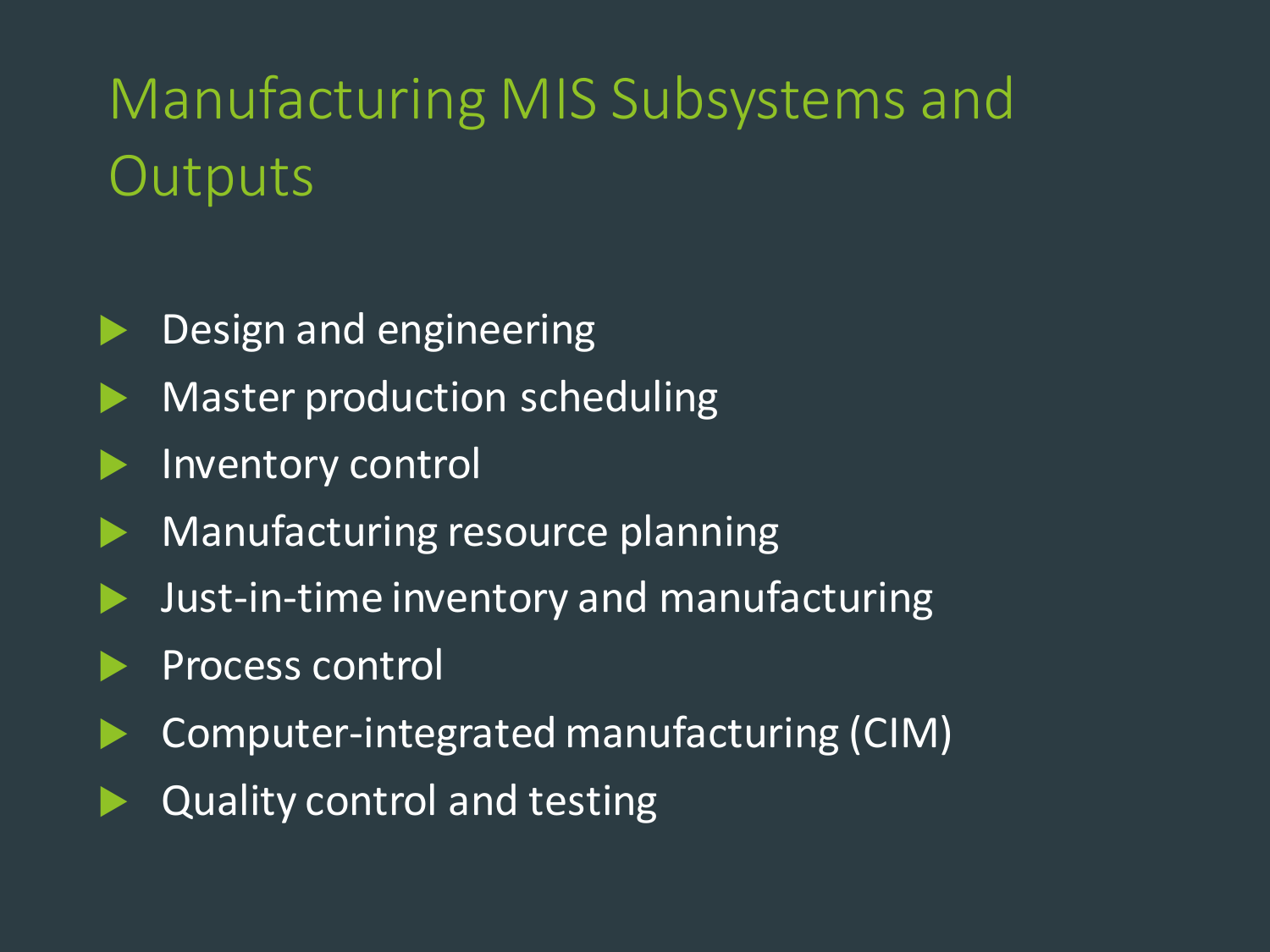## Marketing MIS

 $\blacktriangleright$  Supports managerial activities in product development, distribution, pricing decisions, and promotional effectiveness

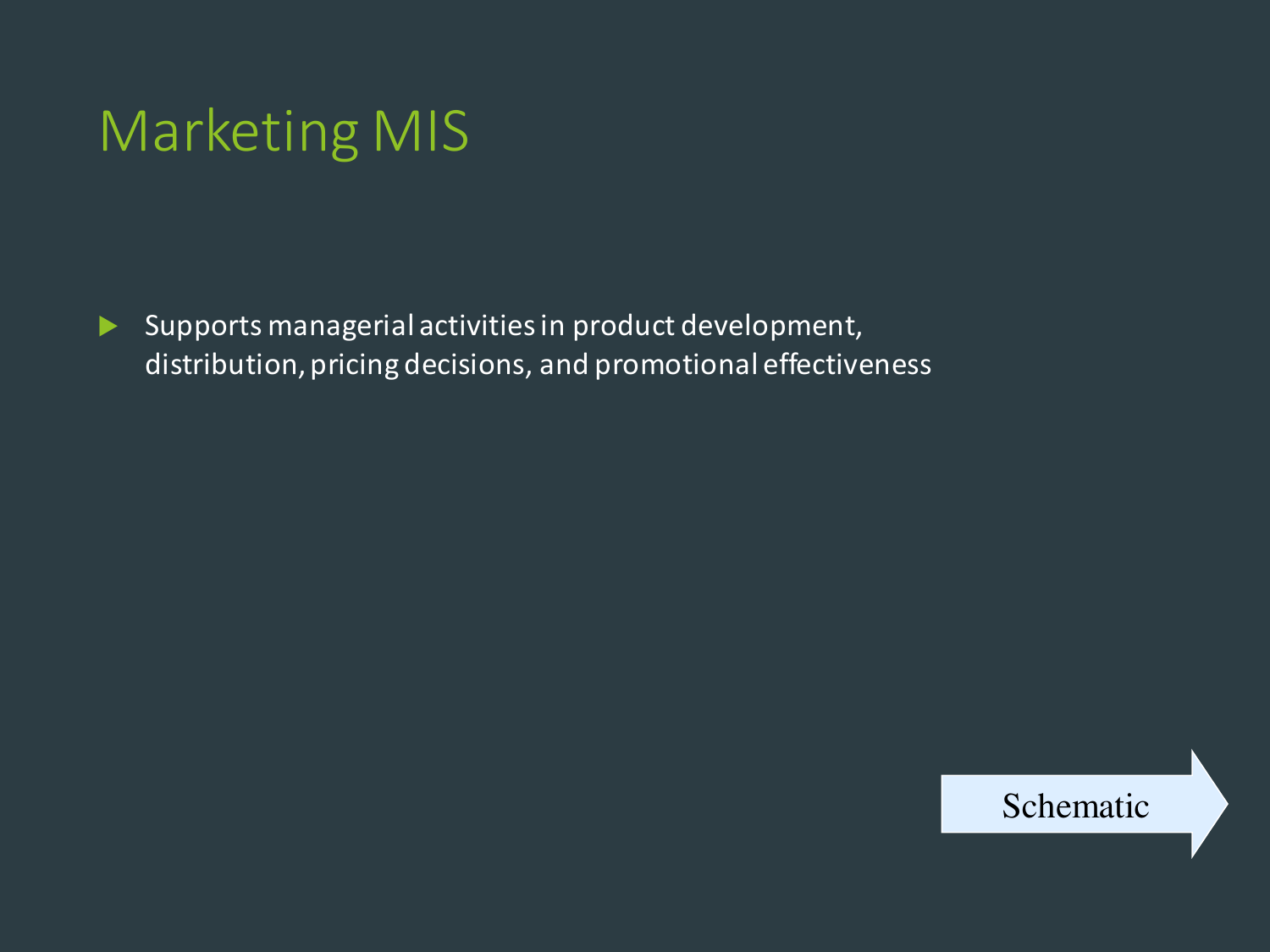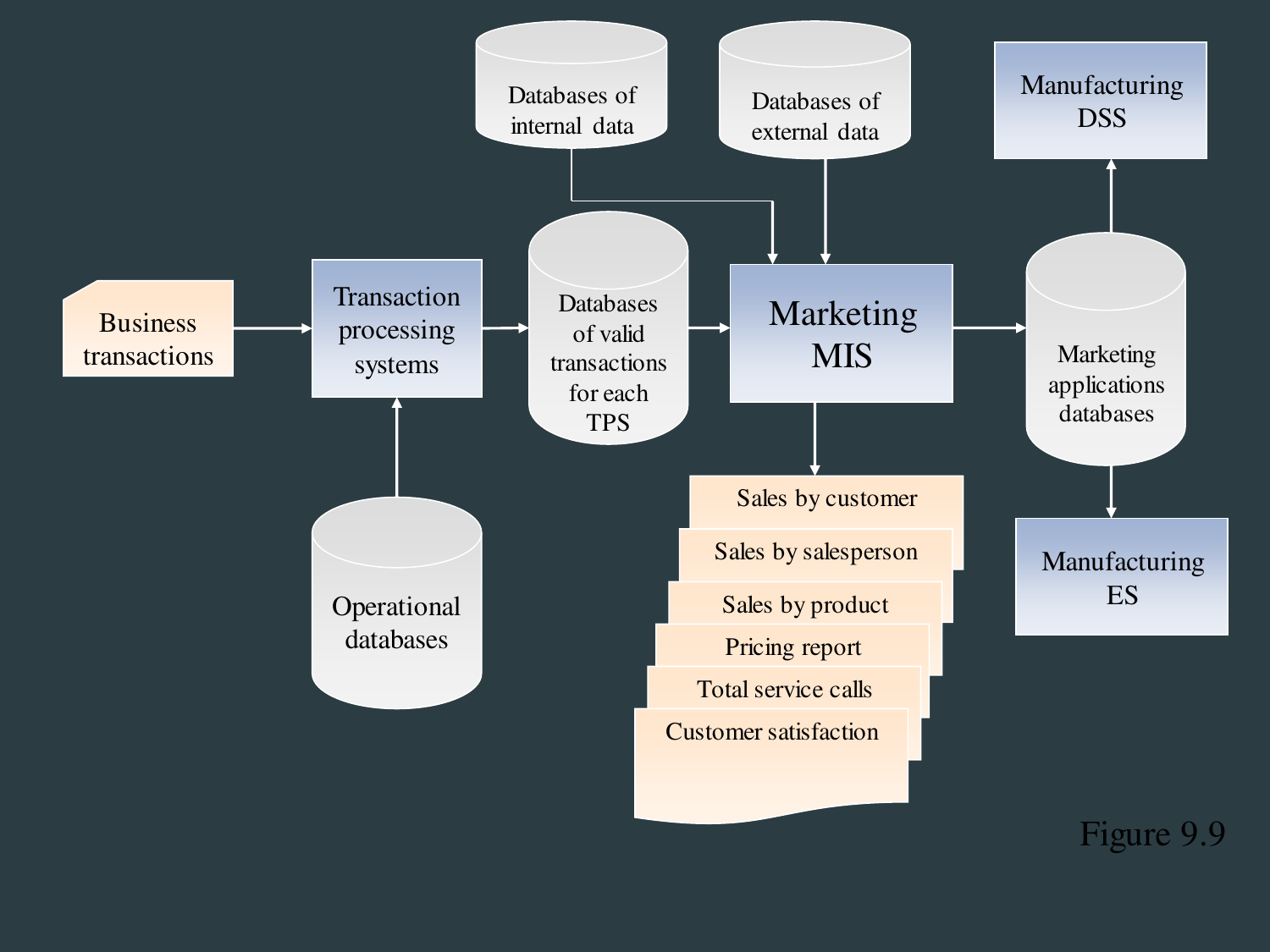## Inputs to Marketing MIS

- Strategic plan and corporate policies
- **The TPS**
- External sources:
	- **The competition**
	- $\blacktriangleright$  The market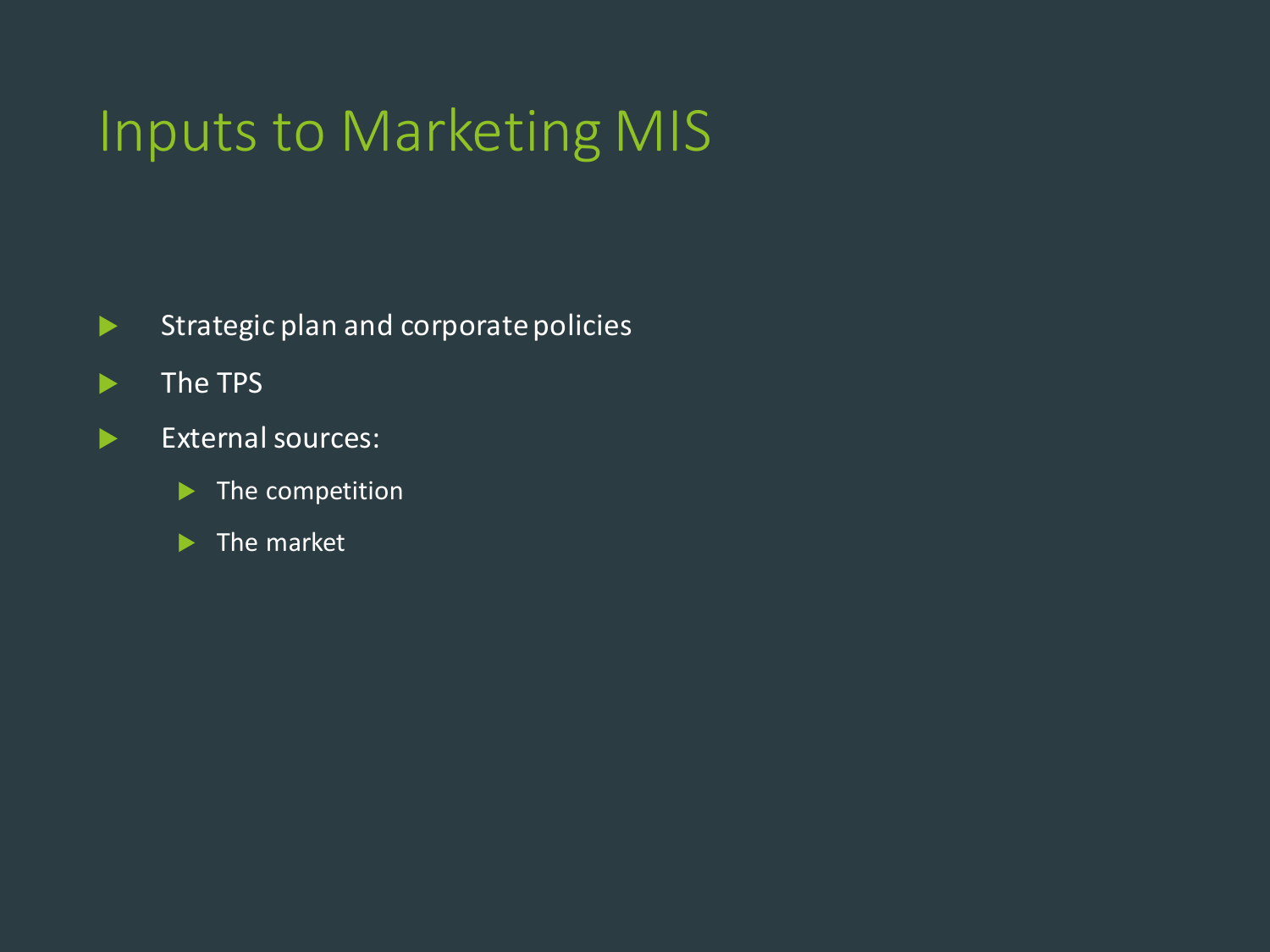# Marketing MIS Subsystems and Outputs

- **Marketing research**
- Product development
- Promotion and advertising
- Product pricing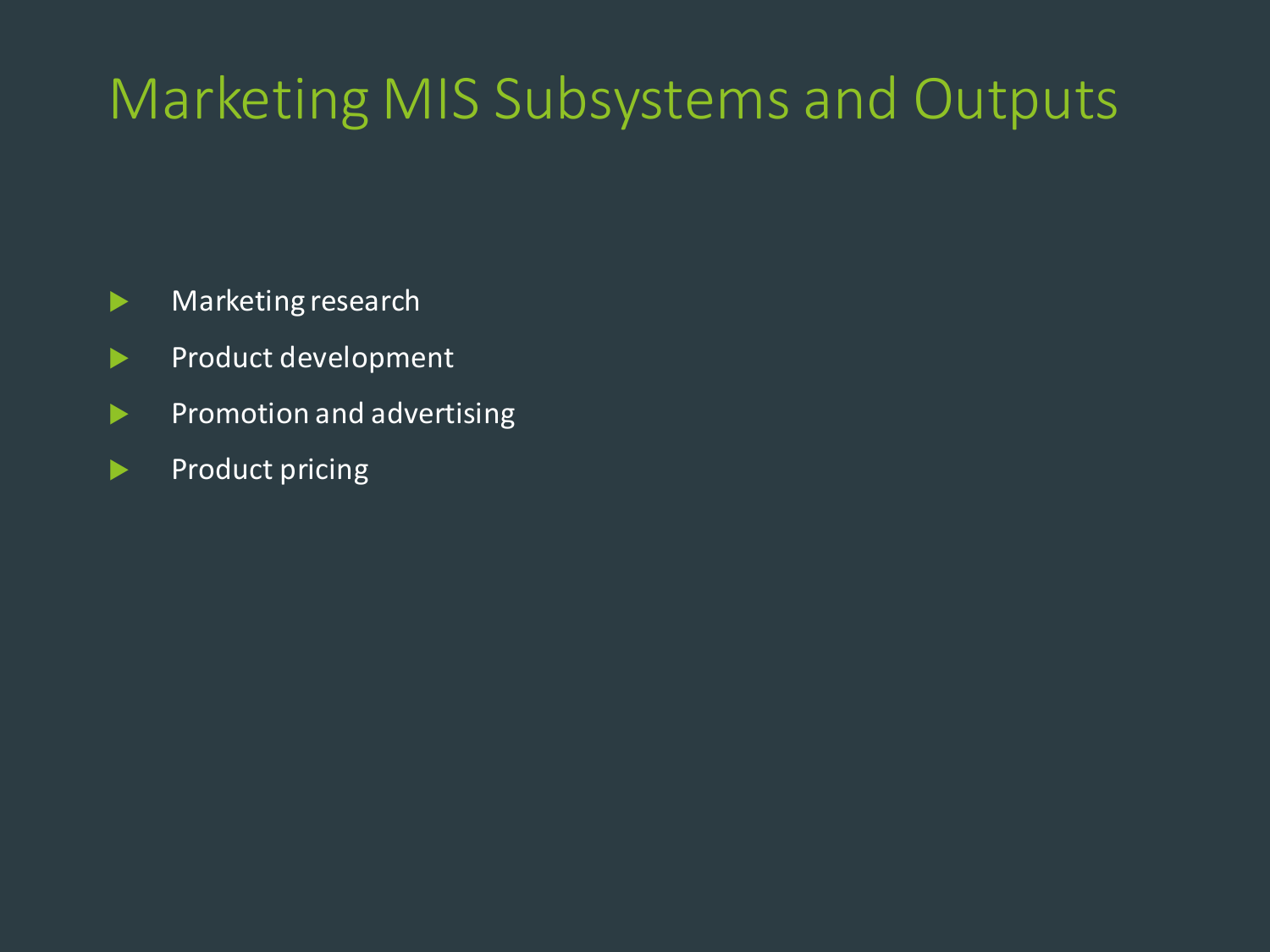### Human Resource MIS

**Concerned with all of the activities related to employees and** potential employees of the organization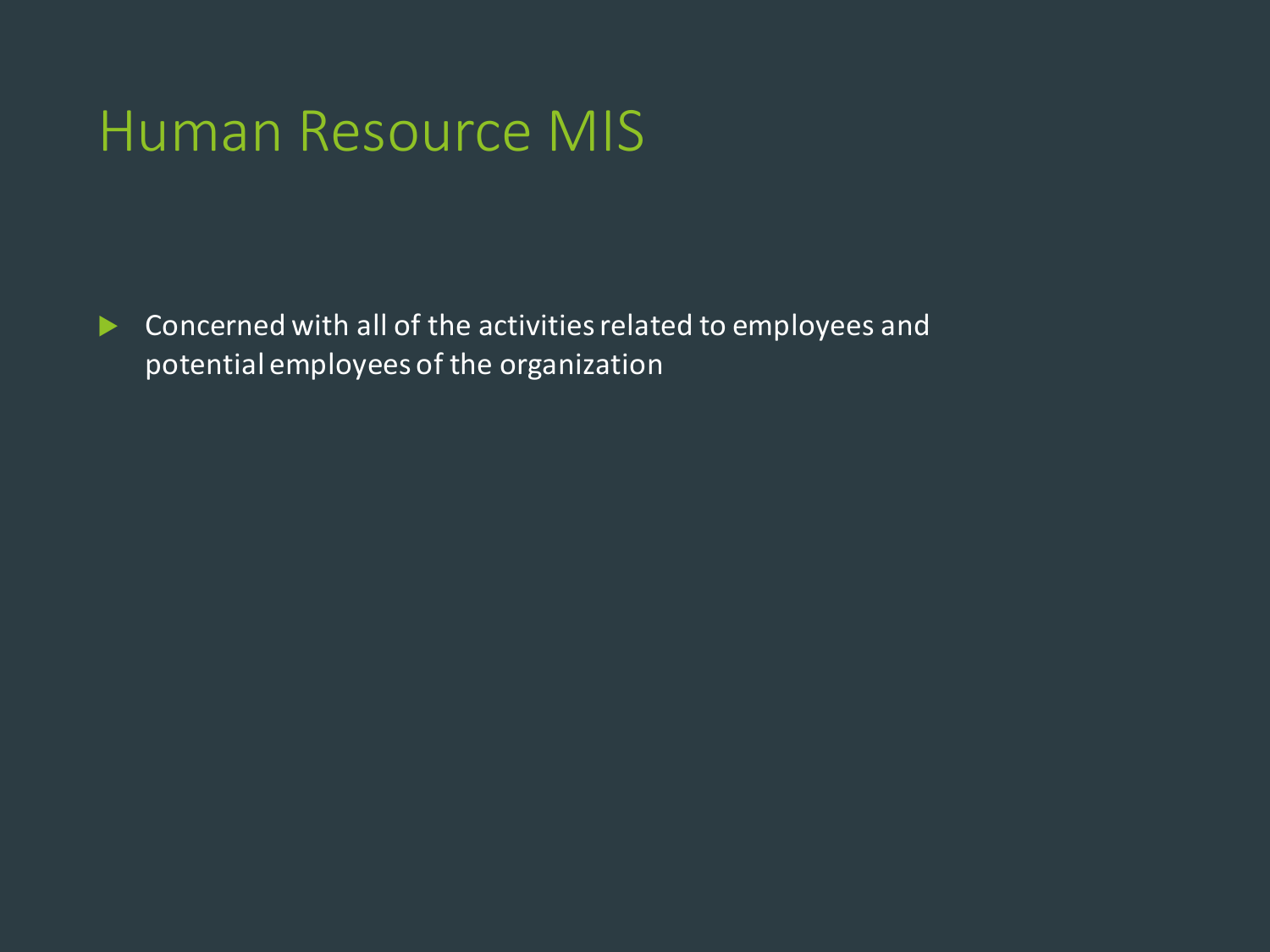

Figure 9.12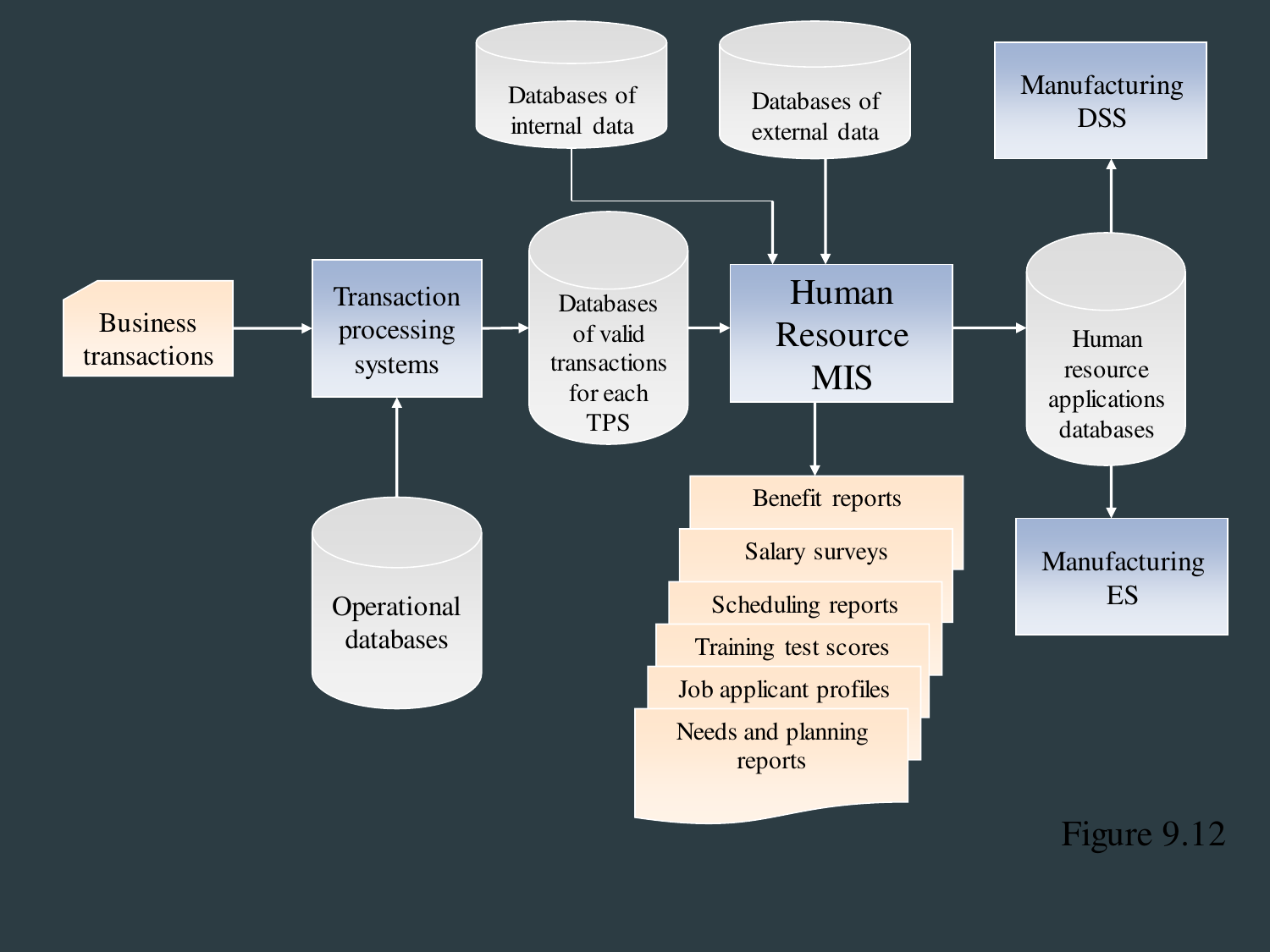### Inputs to the Human Resource MIS

- Strategic plan or corporate policies
- $\blacktriangleright$  The TPS:
	- ▶ Payroll data
	- **Dider processing data**
	- Personnel data
- External sources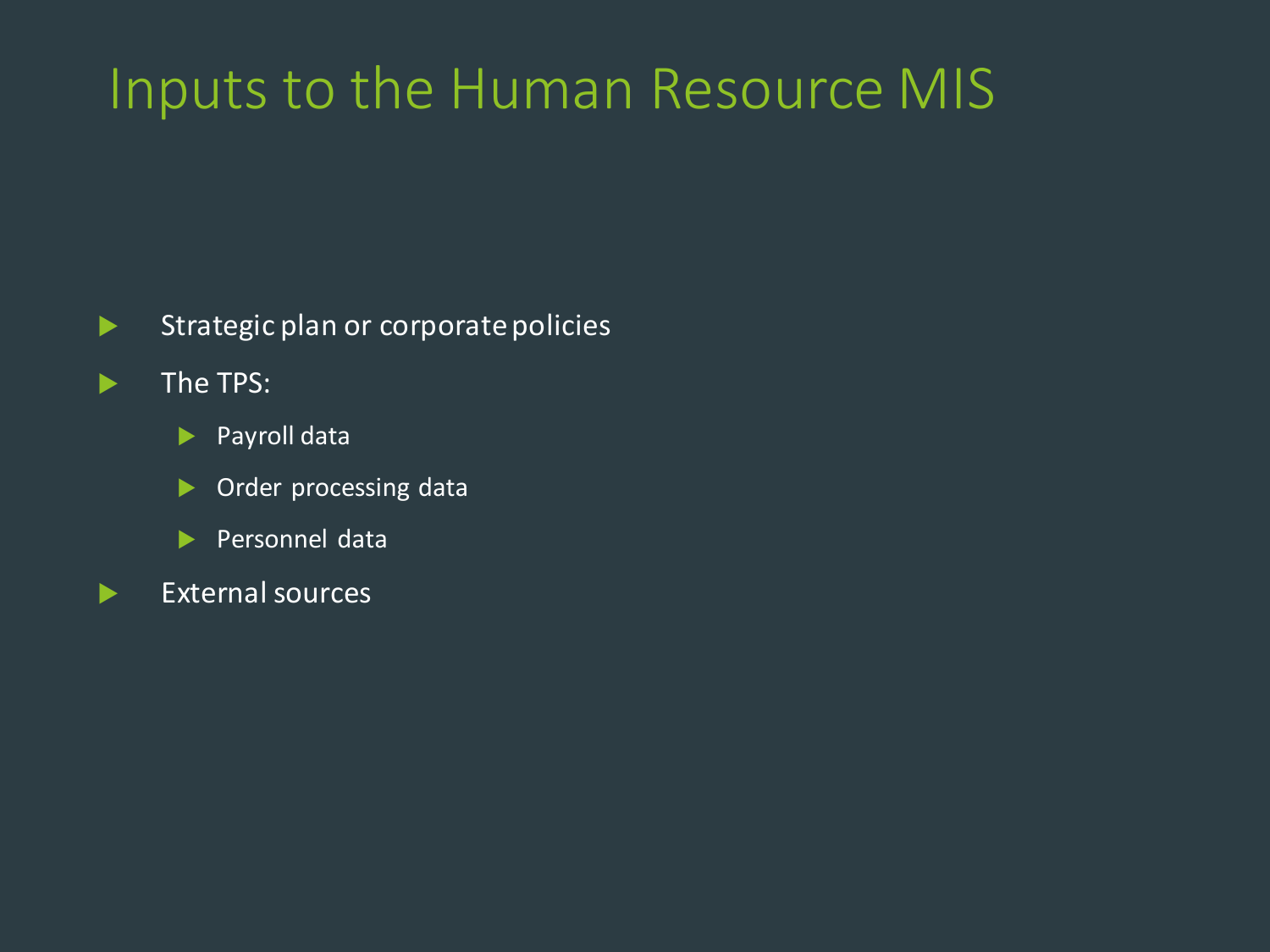# Human Resource MIS Subsystems and **Outputs**

- $\blacktriangleright$  Human resource planning
- Personnel selection and recruiting
- $\blacktriangleright$  Training and skills inventory
- $\blacktriangleright$  Scheduling and job placement
- **Nome 2018** Wage and salary administration